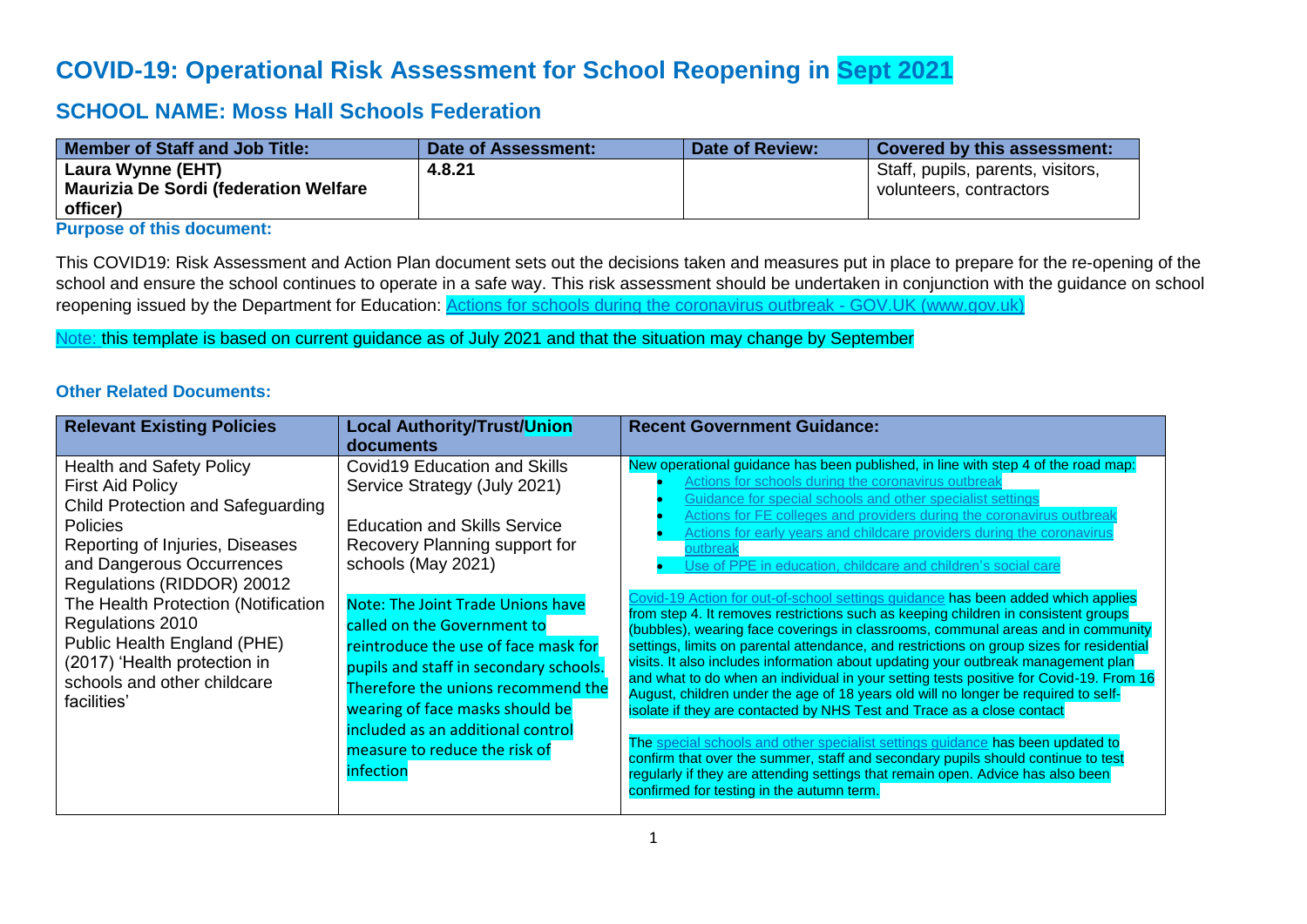|  | Apprenticeships <i>guidance</i> has been updated to reflect the change in the return to the<br>workplace which will apply to apprenticeships as part of step 4 of the roadmap. This<br>includes updated links and references to the redundancy support service, ending of<br>flexibility permitting end-point assessment prior to functional skills qualification<br>achievement, and an extension of the temporary policy on suspending the<br>requirement for Level 2 apprentices to attempt Level 2 functional skills assessment |
|--|-------------------------------------------------------------------------------------------------------------------------------------------------------------------------------------------------------------------------------------------------------------------------------------------------------------------------------------------------------------------------------------------------------------------------------------------------------------------------------------------------------------------------------------|
|  | Transport guidance has been updated to reflect step 4 of the roadmap out of<br>lockdown. It removes the recommendations that distancing should be maximised and<br>mixing should be minimised, and that children and young people aged 11 and over<br>should wear face coverings. It provides advice on continuing to take proportionate<br>measures to reduce the spread of infection.                                                                                                                                             |
|  | The public health guidance has been updated for exams with advice that applies<br>from step 4. The guidance removes restrictions such as keeping students in<br>consistent groups (bubbles) and wearing face coverings in classrooms and<br>communal areas, and on dedicated transport                                                                                                                                                                                                                                              |
|  | Protect vulnerable workers - Working safely during the coronavirus (COVID<br>19) pandemic (hse.gov.uk)                                                                                                                                                                                                                                                                                                                                                                                                                              |
|  | e working in education, childcare and children's social care settings, including<br>ise of personal protective equipment (PPE                                                                                                                                                                                                                                                                                                                                                                                                       |

## **Risk matrix**

| Impact risk rating:                                                        | <b>Probability risk rating:</b> | <b>Overall risk rating:</b> |
|----------------------------------------------------------------------------|---------------------------------|-----------------------------|
| 5. Catastrophic                                                            | 5. Almost certain to happen     | 16 or more - red            |
| 4. Major – e.g. likely to result in school closure                         | 4. Likely                       | 12 to 15 - amber            |
| 3. Moderate – e.g. likely to result in one or more classes having to close | 3. Possible                     | $9$ to 11 – amber           |
| 2. Minor                                                                   | 2. Unlikely                     | Below 9 – green             |
| . Negligible                                                               | I. Negligible                   | Below 9 – green             |

**NOTE: this risk assessment for school opening in September 2021, identifies small changes in procedure or practice outlined in the Risk assessment of March 21 and should be read alongside it.**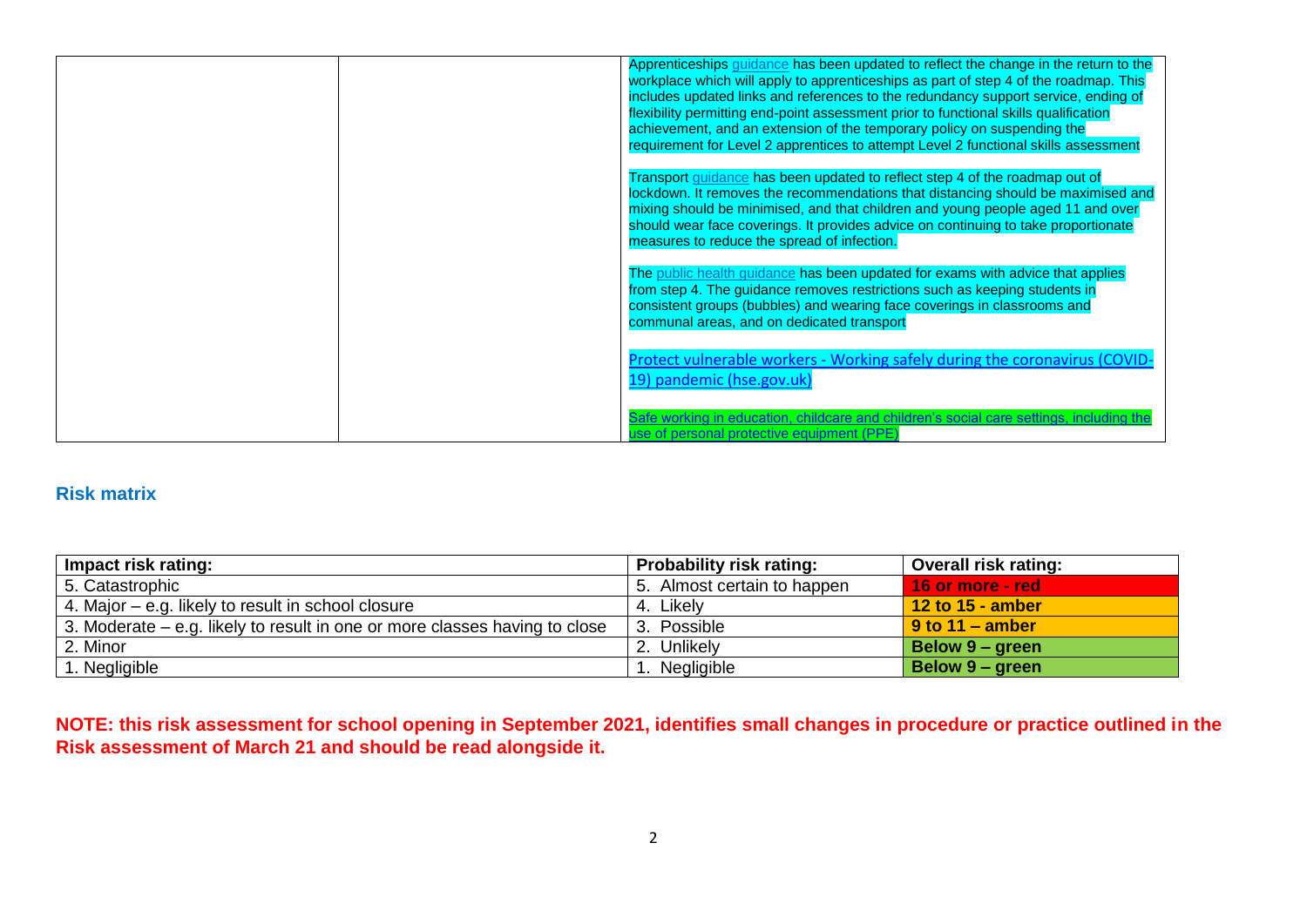| <b>Specific Concern/</b><br><b>Risk</b>                                                      | Impact<br>score<br>(a) | Probability<br>score (b) | Current<br><b>Risk</b><br>Rating<br>$(a) \times (b)$ | <b>Control Measures</b>                                                                                                                                                                                                                                                                                                                                                                                                                                                                                                                        | <b>In</b><br><b>Place</b><br>(Y/N) | Implications for opening the<br>school and further action<br>proposed                                                                                                                                              | <b>Risk rating</b><br>following<br>controls (1-25) |
|----------------------------------------------------------------------------------------------|------------------------|--------------------------|------------------------------------------------------|------------------------------------------------------------------------------------------------------------------------------------------------------------------------------------------------------------------------------------------------------------------------------------------------------------------------------------------------------------------------------------------------------------------------------------------------------------------------------------------------------------------------------------------------|------------------------------------|--------------------------------------------------------------------------------------------------------------------------------------------------------------------------------------------------------------------|----------------------------------------------------|
|                                                                                              |                        |                          |                                                      | <b>A. Staffing Resources</b>                                                                                                                                                                                                                                                                                                                                                                                                                                                                                                                   |                                    |                                                                                                                                                                                                                    |                                                    |
| 1. Risk that there are<br>Insufficient staff to<br>support all the pupils<br>to be in school | 3                      |                          |                                                      | Clinically extremely vulnerable (CEV) people<br>are no longer advised to shield, but may wish to<br>take extra precautions to protect themselves<br>and to follow the practical steps set out in the<br>guidance on shielding and protecting people<br>who are clinically extremely vulnerable from<br>COVID-19 to minimise their risk of exposure to<br>the virus.<br>Staff in settings who are CEV should attend<br>$\bullet$<br>their place of work if they cannot work from<br>home.<br>Note: we are awaiting further DfE guidance re; CEV | y                                  | Based on our current<br>knowledge of staff - all<br>are able to attend and<br>work in school from Sept<br>21. Any may wish to<br>extra practical<br>precautions e.g mask<br>wearing and distancing<br>when inside. |                                                    |
|                                                                                              |                        |                          |                                                      | people.                                                                                                                                                                                                                                                                                                                                                                                                                                                                                                                                        |                                    |                                                                                                                                                                                                                    |                                                    |
|                                                                                              |                        |                          |                                                      | Establish how many and which staff will be<br>$\bullet$<br>available, if staff develop COVID-19 symptoms<br>and isolating, through RAG rating (extremely<br>critically vulnerable staff/those fit for work).<br>Carry out individual Staff Risk Assessments for<br>the CEV staff where appropriate (guidance to<br>be published by the DHSC)                                                                                                                                                                                                   | y                                  |                                                                                                                                                                                                                    |                                                    |
|                                                                                              |                        |                          |                                                      | Based on available staffing and any cover you<br>are able to secure, decide how many classes<br>can be supported at any one time. Organise<br>home learning (education off site) for pupils<br>when not on the premises.                                                                                                                                                                                                                                                                                                                       | $\mathbf{y}$                       |                                                                                                                                                                                                                    |                                                    |
|                                                                                              |                        |                          |                                                      | Ensure flexible and responsive use of teaching<br>$\bullet$<br>assistants                                                                                                                                                                                                                                                                                                                                                                                                                                                                      | y                                  |                                                                                                                                                                                                                    |                                                    |
|                                                                                              |                        |                          |                                                      | Ensure there are sufficient support staff<br>$\bullet$<br>available to support those pupils who need a<br>high level of support, including those with<br>SEND whilst minimising changes in contact.<br>Some pupils, for example those with Autism will<br>need to be supported by the same adults,<br>where possible                                                                                                                                                                                                                           | y                                  |                                                                                                                                                                                                                    |                                                    |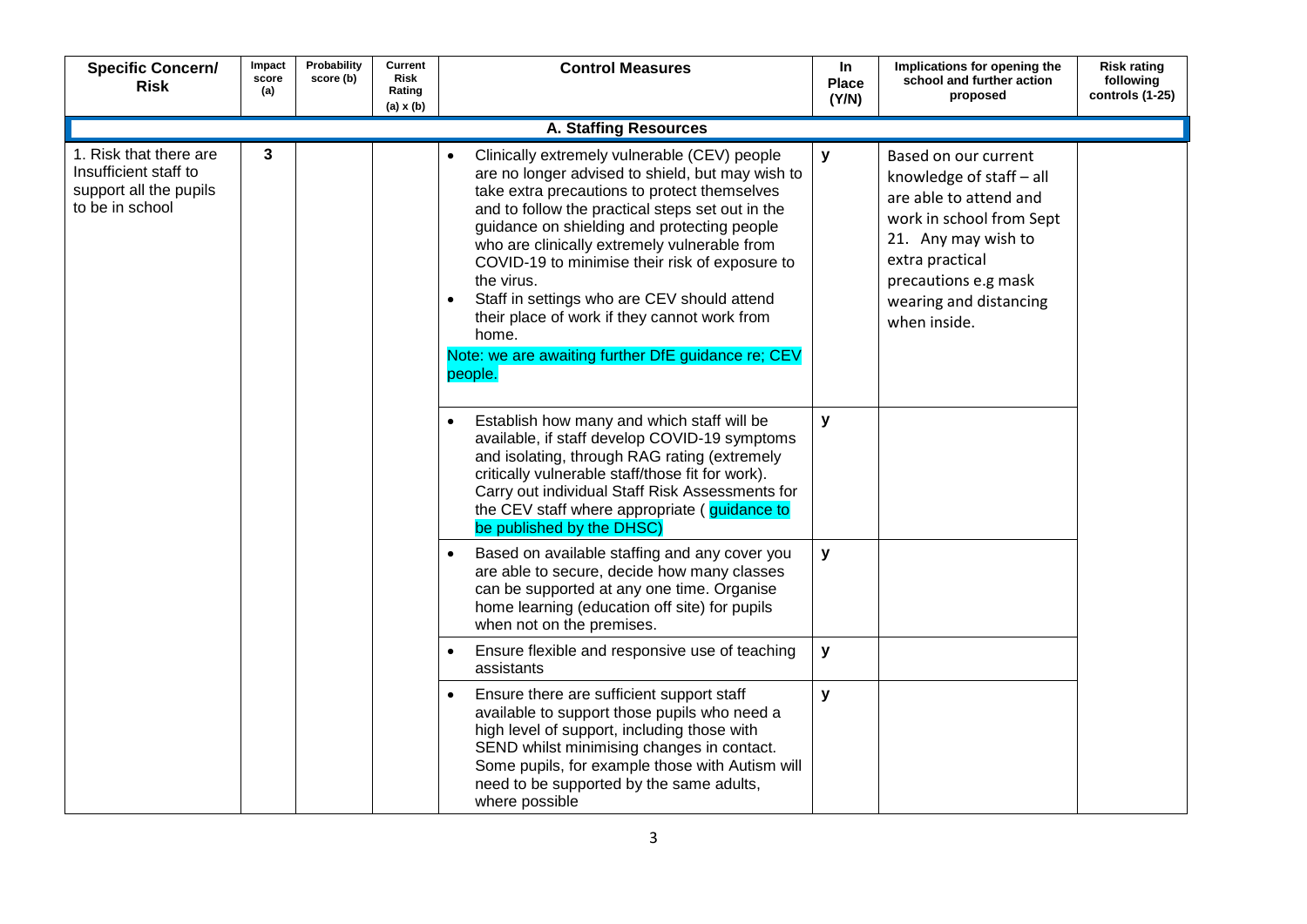|                                                                                            |                       |  |  |           | From Step 4, close contacts will be identified<br>via NHS Test and Trace. Staff may be<br>contacted in exceptional cases to identify close<br>contacts, as currently happens in managing<br>other infectious diseases. | y         |                                                                                                                                        |                                                                                |                                                                                         |  |  |  |  |  |  |  |                                                                                                                                                                                                            |   |  |  |
|--------------------------------------------------------------------------------------------|-----------------------|--|--|-----------|------------------------------------------------------------------------------------------------------------------------------------------------------------------------------------------------------------------------|-----------|----------------------------------------------------------------------------------------------------------------------------------------|--------------------------------------------------------------------------------|-----------------------------------------------------------------------------------------|--|--|--|--|--|--|--|------------------------------------------------------------------------------------------------------------------------------------------------------------------------------------------------------------|---|--|--|
|                                                                                            |                       |  |  | $\bullet$ | Ensure there is adequate delegation of roles to<br>staff to deliver on site learning (for those<br>attending school).                                                                                                  | y         |                                                                                                                                        |                                                                                |                                                                                         |  |  |  |  |  |  |  |                                                                                                                                                                                                            |   |  |  |
| 2. Risk that the<br>number of staff who<br>are available is lower<br>than that required to | 3                     |  |  |           |                                                                                                                                                                                                                        | $\bullet$ | The health status and availability of every<br>member of staff is known and is regularly<br>updated so that deployment can be planned. | y                                                                              | See below - duty on all<br>staff to keep leaders<br>aware of change in<br>circumstances |  |  |  |  |  |  |  |                                                                                                                                                                                                            |   |  |  |
| teach classes in<br>school and operate                                                     |                       |  |  |           | Full use is made of all qualified teachers.                                                                                                                                                                            | у         |                                                                                                                                        |                                                                                |                                                                                         |  |  |  |  |  |  |  |                                                                                                                                                                                                            |   |  |  |
| effective home<br>learning.                                                                |                       |  |  | $\bullet$ | Flexible and responsive use of teaching<br>assistants and pastoral staff to supervise<br>classes is in place.                                                                                                          | у         |                                                                                                                                        |                                                                                |                                                                                         |  |  |  |  |  |  |  |                                                                                                                                                                                                            |   |  |  |
|                                                                                            |                       |  |  |           | Full use is made of test and trace to inform staff<br>deployment i.e. ensure staff who have been<br>instructed to self-isolate through test and trace<br>are not attending school                                      | y         |                                                                                                                                        |                                                                                |                                                                                         |  |  |  |  |  |  |  |                                                                                                                                                                                                            |   |  |  |
|                                                                                            |                       |  |  |           |                                                                                                                                                                                                                        |           |                                                                                                                                        |                                                                                |                                                                                         |  |  |  |  |  |  |  | A clear rationale is in place for which pupils will<br>be in school and at home each day and a<br>blended model of home learning and<br>attendance at school is utilised until staffing<br>levels improve. | y |  |  |
|                                                                                            |                       |  |  |           |                                                                                                                                                                                                                        |           |                                                                                                                                        | Where possible, ensure pupils with SEND are<br>prioritised to be in school, -. | у                                                                                       |  |  |  |  |  |  |  |                                                                                                                                                                                                            |   |  |  |
| 3. Risk of infection<br>from use of supply<br>teachers, temporary                          |                       |  |  | $\bullet$ | Where possible, minimise the number of<br>different supply teachers visiting the school<br>through longer contracts with agencies.                                                                                     | Y         |                                                                                                                                        |                                                                                |                                                                                         |  |  |  |  |  |  |  |                                                                                                                                                                                                            |   |  |  |
| teachers and<br>deployment of ITT<br>trainees.                                             | teachers, peripatetic |  |  |           | Ensure visiting staff are aware of hygiene<br>measure and minimise contact to only pupils<br>who need to be taught.                                                                                                    | Y         |                                                                                                                                        |                                                                                |                                                                                         |  |  |  |  |  |  |  |                                                                                                                                                                                                            |   |  |  |
|                                                                                            |                       |  |  | $\bullet$ | Carry out individual risk assessments for all<br>visiting teachers and ITT trainees and ensure<br>these are shared with the visitor.                                                                                   | y         | Yes - if they are to be<br>working for more than 5 days<br>at the                                                                      |                                                                                |                                                                                         |  |  |  |  |  |  |  |                                                                                                                                                                                                            |   |  |  |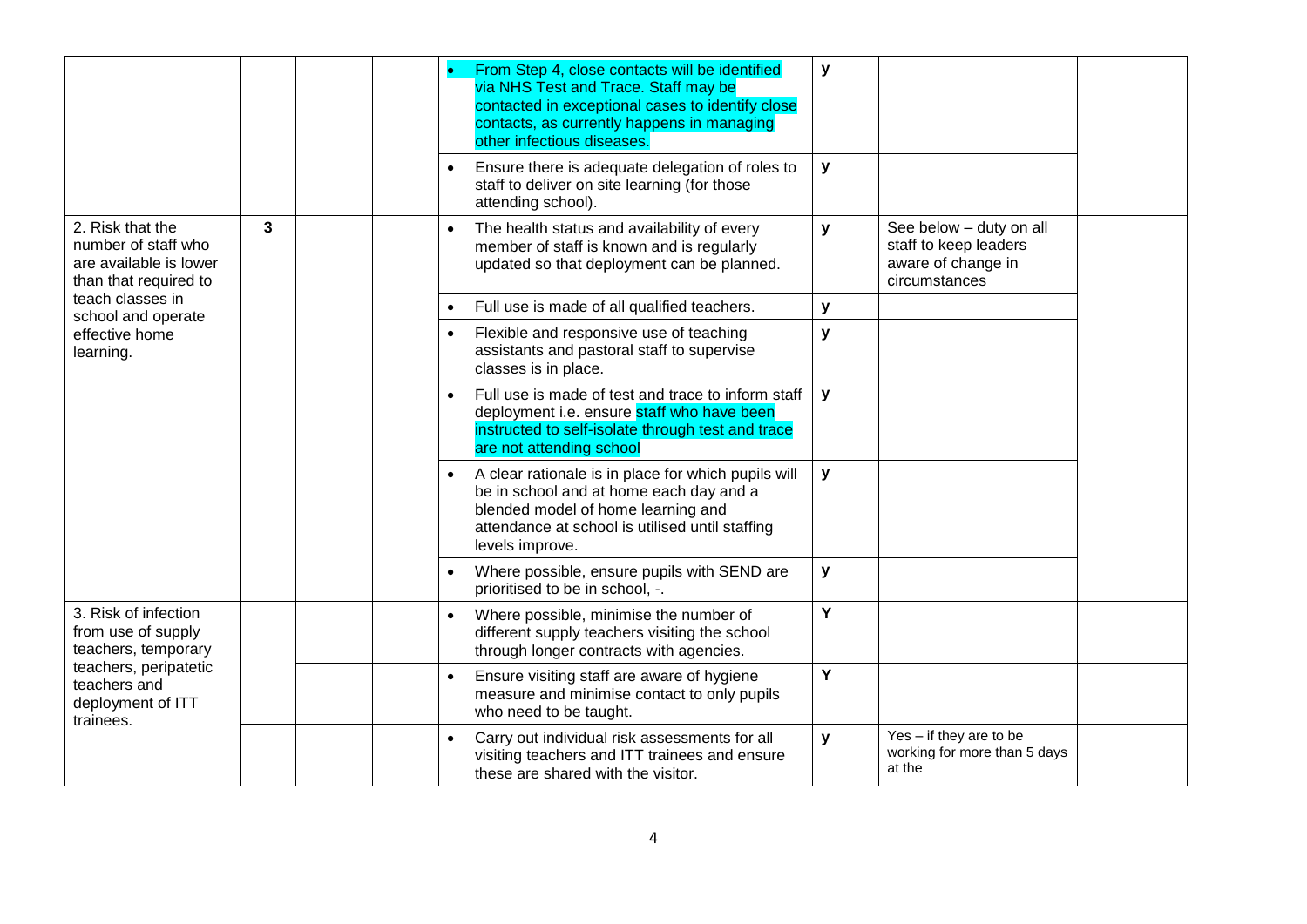|                                                                                                                    |                                             |           |                                                                                                                                                                                                                                                                                                                                                     |           | school as well as the visitor<br>protocol a full RA will be<br>carried<br>out with them before they<br>start (GP))                                                                                           |  |
|--------------------------------------------------------------------------------------------------------------------|---------------------------------------------|-----------|-----------------------------------------------------------------------------------------------------------------------------------------------------------------------------------------------------------------------------------------------------------------------------------------------------------------------------------------------------|-----------|--------------------------------------------------------------------------------------------------------------------------------------------------------------------------------------------------------------|--|
|                                                                                                                    |                                             | $\bullet$ | Negotiate the deployment of ITT trainees with<br>their provider to ensure that their training needs<br>are met but contact and distance requirements<br>are adhered to.                                                                                                                                                                             | <b>NA</b> | <b>NA</b>                                                                                                                                                                                                    |  |
| 4. Risk of infection of<br>extremely clinically<br>vulnerable members<br>of the household of a<br>member of staff. | 4                                           | $\bullet$ | Individual risk assessment carried out with staff<br>member to put measures in place to prioritise<br>reduction of contacts and maximising distance<br>from others, as far as is reasonably possible                                                                                                                                                | Y         | Already in place                                                                                                                                                                                             |  |
| 5. Risk of not covering<br>essential functions                                                                     | $\mathbf{3}$<br>(first-aid, DSL,<br>SENCo). | $\bullet$ | Provide cover for the role from within available<br>staffing                                                                                                                                                                                                                                                                                        | Y         | Already in place                                                                                                                                                                                             |  |
|                                                                                                                    |                                             | $\bullet$ | Or remote support via another school,<br>Academy Trust or the LA                                                                                                                                                                                                                                                                                    |           |                                                                                                                                                                                                              |  |
|                                                                                                                    |                                             | $\bullet$ | Ensure First Aid certificates are up to date                                                                                                                                                                                                                                                                                                        | Y         |                                                                                                                                                                                                              |  |
|                                                                                                                    |                                             | $\bullet$ | Follow Covid19 first responders guidance and<br>Public Health guidance on use of PPE when<br>administering emergency first aid as<br>maximising distancing may not be possible to<br>maintain while attending to individuals.                                                                                                                       | y         |                                                                                                                                                                                                              |  |
|                                                                                                                    |                                             |           | Programme of training for additional staff in<br>place (e.g. Safeguarding)                                                                                                                                                                                                                                                                          | y         | Sufficient staff in place                                                                                                                                                                                    |  |
| 6. Risks to health and<br>safety because staff                                                                     | 3                                           | $\bullet$ | A revised staff handbook is issued to all staff<br>prior to September start.                                                                                                                                                                                                                                                                        | y         |                                                                                                                                                                                                              |  |
| are not trained in new<br>procedures.                                                                              |                                             | $\bullet$ | Induction and CPD programmes are in<br>operation for all staff prior to reopening (inc<br>breakfast club and after school activities), and<br>include:<br>Infection control<br>$\circ$<br>Fire safety and evacuation procedures<br>$\circ$<br>Constructive behaviour management<br>$\circ$<br>Safeguarding<br>$\circ$<br>Risk management<br>$\circ$ | Y         | INSET day 1.9.21 full staff<br>re-fresh on all procedures,<br>expectations and new RA<br>All new staff reminded to<br>let SLT aware of any<br>underlying health<br>conditions if new or as yet<br>unreported |  |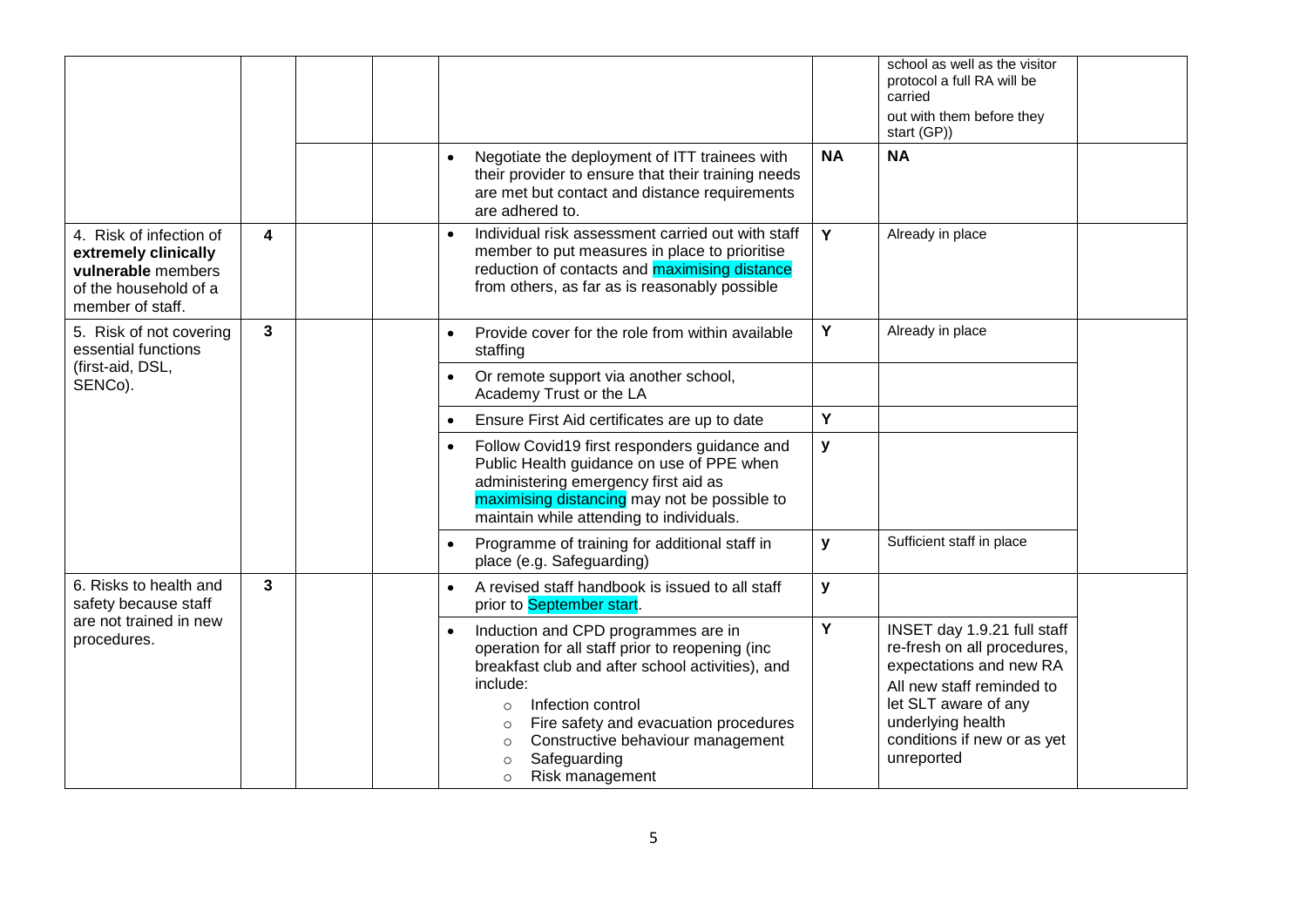| 7. Risk that staff who<br>are extremely critically<br>vulnerable are not<br>identified and so<br>measures have not<br>been put in place to | 4 |  |  |           | An individual risk assessment and suitable<br>controls must be in place before they return to<br>the workplace. The controls must enable the<br>ability to reduce the number of different<br>contacts and keep a safe distance, Further<br>guidance to be released by the DHSC                                                                                      | y            | IRAs in place from July 21                                         |  |  |  |                                                                                                                                                                                                                                                                                                                                                                                                                                                                                        |              |  |  |
|--------------------------------------------------------------------------------------------------------------------------------------------|---|--|--|-----------|---------------------------------------------------------------------------------------------------------------------------------------------------------------------------------------------------------------------------------------------------------------------------------------------------------------------------------------------------------------------|--------------|--------------------------------------------------------------------|--|--|--|----------------------------------------------------------------------------------------------------------------------------------------------------------------------------------------------------------------------------------------------------------------------------------------------------------------------------------------------------------------------------------------------------------------------------------------------------------------------------------------|--------------|--|--|
| protect them.                                                                                                                              |   |  |  |           |                                                                                                                                                                                                                                                                                                                                                                     |              |                                                                    |  |  |  | All members of staff with underlying health<br>conditions have been instructed to make their<br>condition or circumstances known to the school<br>if it could put them at risk. Staff are made aware<br>that they have a duty to inform the school if<br>their health circumstances change which puts<br>them at risk. Records are kept of this and<br>regularly updated. Staff sharing their household<br>with people with underlying health conditions<br>places them at higher risk | $\mathbf{V}$ |  |  |
|                                                                                                                                            |   |  |  |           | Clinically extremely vulnerable (CEV) people<br>are no longer advised to shield, but may wish to<br>take extra precautions to protect themselves<br>and to follow the practical steps set out in the<br>guidance on shielding and protecting people<br>who are clinically extremely vulnerable from<br>COVID-19 to minimise their risk of exposure to<br>the virus. | Y            | Any individual precautions<br>must be discussed with<br><b>SLT</b> |  |  |  |                                                                                                                                                                                                                                                                                                                                                                                                                                                                                        |              |  |  |
|                                                                                                                                            |   |  |  |           | Staff are clear about the definitions and<br>associated mitigating strategies in relation to<br>people who are classed as clinically vulnerable<br>and clinically extremely vulnerable                                                                                                                                                                              | Y            |                                                                    |  |  |  |                                                                                                                                                                                                                                                                                                                                                                                                                                                                                        |              |  |  |
|                                                                                                                                            |   |  |  |           | Current government guidance is being applied.                                                                                                                                                                                                                                                                                                                       | $\mathbf{V}$ |                                                                    |  |  |  |                                                                                                                                                                                                                                                                                                                                                                                                                                                                                        |              |  |  |
|                                                                                                                                            |   |  |  |           | B. Teaching Spaces, the Learning and School Environment                                                                                                                                                                                                                                                                                                             |              |                                                                    |  |  |  |                                                                                                                                                                                                                                                                                                                                                                                                                                                                                        |              |  |  |
| 8. Risks of<br>transmission during                                                                                                         | 3 |  |  |           | Arrangements for handwashing, hand sanitiser,<br>tissues, bins with lids, are in place outside                                                                                                                                                                                                                                                                      | у            |                                                                    |  |  |  |                                                                                                                                                                                                                                                                                                                                                                                                                                                                                        |              |  |  |
| use of the outdoor<br>learning environment<br>for young children                                                                           |   |  |  | $\bullet$ | Close down drinking fountains and make<br>arrangements for individual water bottles for<br>children                                                                                                                                                                                                                                                                 | y            |                                                                    |  |  |  |                                                                                                                                                                                                                                                                                                                                                                                                                                                                                        |              |  |  |
|                                                                                                                                            |   |  |  |           | Consider filtering out hard to clean small<br>apparatus and keeping easier to clean options<br>such as plastic balls rather than felt or foam                                                                                                                                                                                                                       | y            | <b>Within reason</b>                                               |  |  |  |                                                                                                                                                                                                                                                                                                                                                                                                                                                                                        |              |  |  |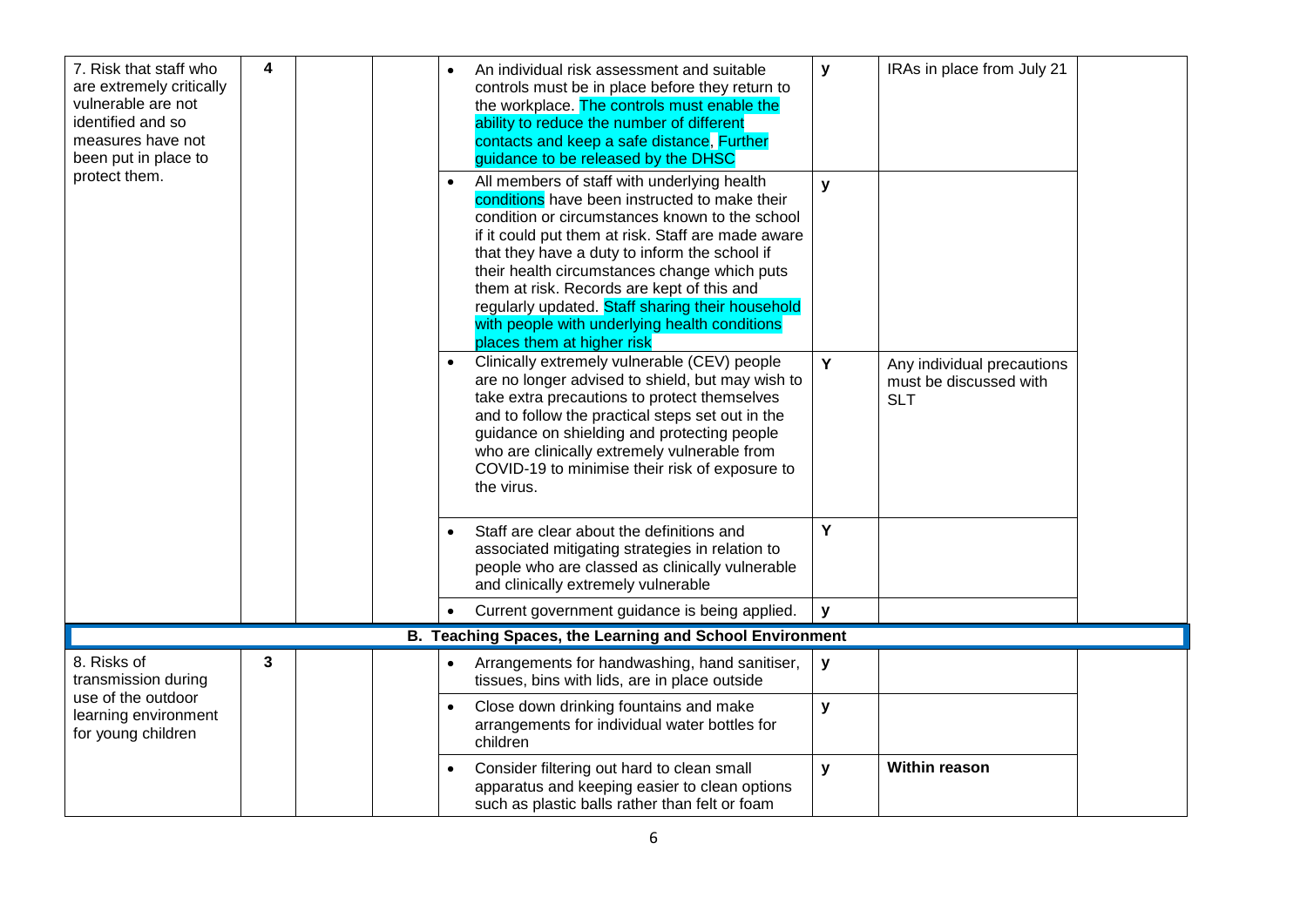|                                                                                                                                  |   |  |           | $\bullet$                                                                                                      | Resources are limited to facilitate effective<br>cleaning daily                                             | Υ                                                                                                                                                                             | <b>Within reason</b> |                                                                            |  |                                                                                                                                                                                          |           |                                                           |              |                                             |  |  |  |  |  |  |  |  |  |  |  |  |  |  |  |  |  |  |  |  |  |  |  |  |  |  |  |  |           |                                                                                                      |   |  |  |
|----------------------------------------------------------------------------------------------------------------------------------|---|--|-----------|----------------------------------------------------------------------------------------------------------------|-------------------------------------------------------------------------------------------------------------|-------------------------------------------------------------------------------------------------------------------------------------------------------------------------------|----------------------|----------------------------------------------------------------------------|--|------------------------------------------------------------------------------------------------------------------------------------------------------------------------------------------|-----------|-----------------------------------------------------------|--------------|---------------------------------------------|--|--|--|--|--|--|--|--|--|--|--|--|--|--|--|--|--|--|--|--|--|--|--|--|--|--|--|--|-----------|------------------------------------------------------------------------------------------------------|---|--|--|
|                                                                                                                                  |   |  |           | $\bullet$                                                                                                      | Only equipment that can be washed or easily<br>cleaned can be used.                                         | N                                                                                                                                                                             | <b>Not practical</b> |                                                                            |  |                                                                                                                                                                                          |           |                                                           |              |                                             |  |  |  |  |  |  |  |  |  |  |  |  |  |  |  |  |  |  |  |  |  |  |  |  |  |  |  |  |           |                                                                                                      |   |  |  |
| 9. Risks of<br>transmission due to<br>movement around the<br>school.                                                             | 4 |  |           | $\bullet$                                                                                                      | Pinch points and bottle necks are identified and<br>managed, movement of groups is staggered if<br>possible | y                                                                                                                                                                             |                      |                                                                            |  |                                                                                                                                                                                          |           |                                                           |              |                                             |  |  |  |  |  |  |  |  |  |  |  |  |  |  |  |  |  |  |  |  |  |  |  |  |  |  |  |  |           |                                                                                                      |   |  |  |
|                                                                                                                                  |   |  |           | $\bullet$                                                                                                      | Appropriate duty rota and levels of supervision<br>in place reducing contacts and maximising<br>distance    | y                                                                                                                                                                             |                      |                                                                            |  |                                                                                                                                                                                          |           |                                                           |              |                                             |  |  |  |  |  |  |  |  |  |  |  |  |  |  |  |  |  |  |  |  |  |  |  |  |  |  |  |  |           |                                                                                                      |   |  |  |
| 10. Risk of<br>transmission due to<br>number of people near<br>entrances and exits at<br>the start and end of<br>the school day. | 4 |  |           |                                                                                                                | $\bullet$                                                                                                   | Number of entrances and exits used is<br>maximised where appropriate measures in<br>place, in consultation with the council's<br><b>Highways Department</b>                   | Y                    |                                                                            |  |                                                                                                                                                                                          |           |                                                           |              |                                             |  |  |  |  |  |  |  |  |  |  |  |  |  |  |  |  |  |  |  |  |  |  |  |  |  |  |  |  |           |                                                                                                      |   |  |  |
|                                                                                                                                  |   |  |           |                                                                                                                |                                                                                                             | Determine a queuing system and a process for<br>staff to greet each child, ensure they wash their<br>hands immediately on arrival, and then go<br>straight to their classroom | Y                    | Existing systems in MHI<br>and MHJ maintained. To<br>be reviewed in Jan 22 |  |                                                                                                                                                                                          |           |                                                           |              |                                             |  |  |  |  |  |  |  |  |  |  |  |  |  |  |  |  |  |  |  |  |  |  |  |  |  |  |  |  |           |                                                                                                      |   |  |  |
|                                                                                                                                  |   |  |           |                                                                                                                |                                                                                                             |                                                                                                                                                                               |                      |                                                                            |  | Consider special arrangements for settling<br>children who are new to the school to enable<br>the reduction of contacts and <b>maximising of</b><br>distance from parents where possible | y         |                                                           |              |                                             |  |  |  |  |  |  |  |  |  |  |  |  |  |  |  |  |  |  |  |  |  |  |  |  |  |  |  |  |           |                                                                                                      |   |  |  |
|                                                                                                                                  |   |  |           | $\bullet$                                                                                                      | Identify drop off and pick up waiting areas that<br>can reduce contacts and maximise distance               | y                                                                                                                                                                             |                      |                                                                            |  |                                                                                                                                                                                          |           |                                                           |              |                                             |  |  |  |  |  |  |  |  |  |  |  |  |  |  |  |  |  |  |  |  |  |  |  |  |  |  |  |  |           |                                                                                                      |   |  |  |
|                                                                                                                                  |   |  |           |                                                                                                                |                                                                                                             |                                                                                                                                                                               |                      |                                                                            |  |                                                                                                                                                                                          | $\bullet$ | Extend gate/entrance opening times to prevent<br>queueing | $\mathbf{y}$ | Existing systems in MHI and<br>MHJ in place |  |  |  |  |  |  |  |  |  |  |  |  |  |  |  |  |  |  |  |  |  |  |  |  |  |  |  |  |           |                                                                                                      |   |  |  |
|                                                                                                                                  |   |  |           |                                                                                                                |                                                                                                             |                                                                                                                                                                               |                      |                                                                            |  |                                                                                                                                                                                          |           |                                                           |              |                                             |  |  |  |  |  |  |  |  |  |  |  |  |  |  |  |  |  |  |  |  |  |  |  |  |  |  |  |  | $\bullet$ | Staff, pupils and parents are briefed and<br>signage provided to identify entrances, exits<br>routes | Y |  |  |
|                                                                                                                                  |   |  | $\bullet$ | A plan is in place for managing the movement<br>of people on arrival to avoid groups of people<br>congregating | Y                                                                                                           |                                                                                                                                                                               |                      |                                                                            |  |                                                                                                                                                                                          |           |                                                           |              |                                             |  |  |  |  |  |  |  |  |  |  |  |  |  |  |  |  |  |  |  |  |  |  |  |  |  |  |  |  |           |                                                                                                      |   |  |  |
|                                                                                                                                  |   |  |           |                                                                                                                | Parents given advice on walking/cycling to<br>school, avoiding public transport and<br>minimising driving   | Y                                                                                                                                                                             |                      |                                                                            |  |                                                                                                                                                                                          |           |                                                           |              |                                             |  |  |  |  |  |  |  |  |  |  |  |  |  |  |  |  |  |  |  |  |  |  |  |  |  |  |  |  |           |                                                                                                      |   |  |  |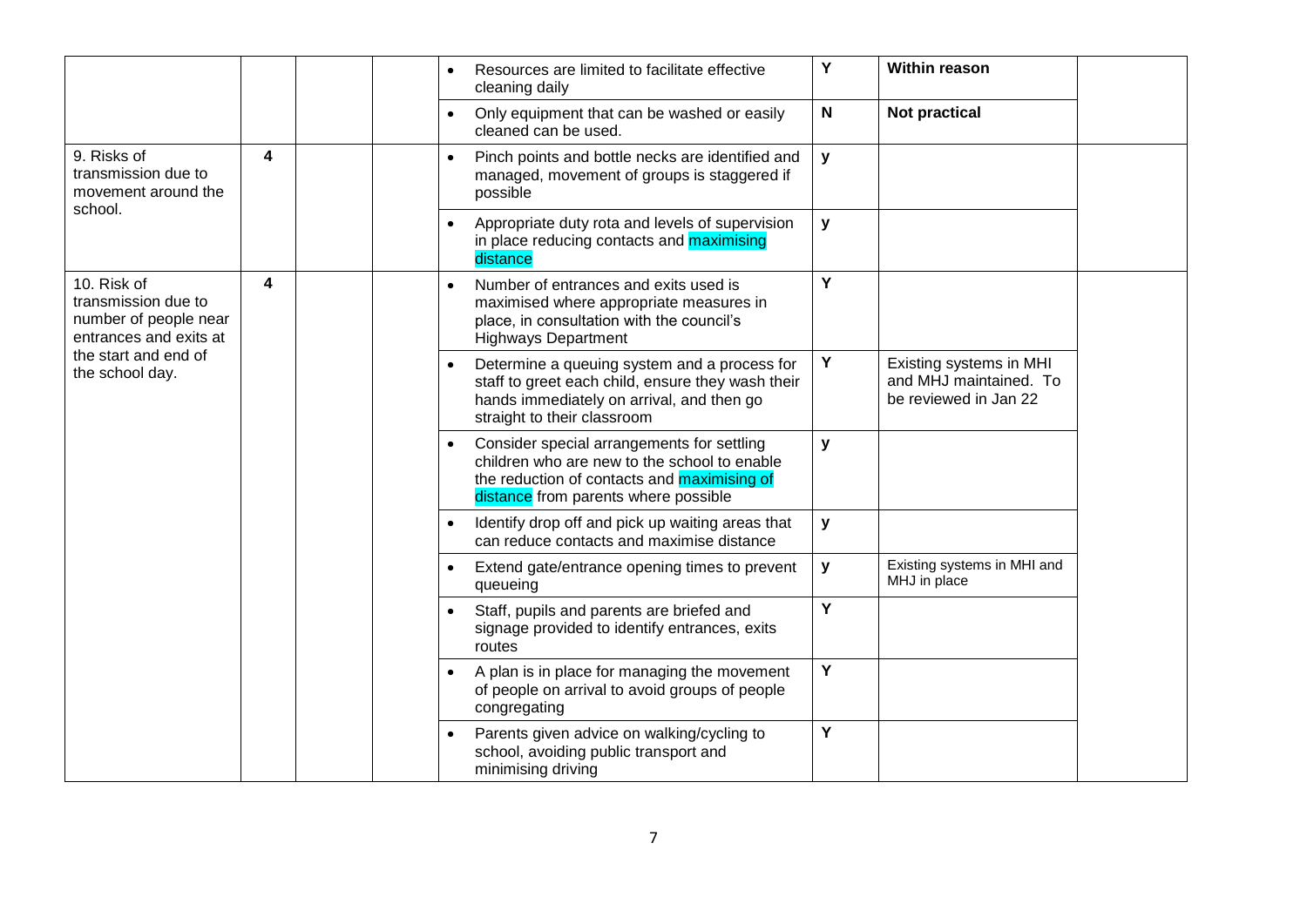|                                                                                                                                                                  |   |  |  |                        | Advice given on suitability of pupils<br>scooting/cycling on the pavement and<br>availability of storage<br>Liaise with the council's Highways department<br>over the possibility of traffic lanes being<br>reduced close to the school to allow more                                        | Y<br>Y    |                                                                                                                                                                                                                                            |   |  |
|------------------------------------------------------------------------------------------------------------------------------------------------------------------|---|--|--|------------------------|----------------------------------------------------------------------------------------------------------------------------------------------------------------------------------------------------------------------------------------------------------------------------------------------|-----------|--------------------------------------------------------------------------------------------------------------------------------------------------------------------------------------------------------------------------------------------|---|--|
| 11. Increased risk of<br>slips, trips and falls                                                                                                                  | 3 |  |  | $\bullet$              | pedestrian space<br>Advice to pupils and families on maintaining<br>road safety procedures despite changes.                                                                                                                                                                                  | Y         |                                                                                                                                                                                                                                            |   |  |
| and collisions between<br>vehicles and<br>pedestrians due to<br>unfamiliarity with<br>changes to layout<br>measures and<br>procedures and the<br>need for social |   |  |  |                        |                                                                                                                                                                                                                                                                                              |           | For those that have to drive, advice on places<br>they should and should not pick up, drop off<br>and park.<br>For Secondary<br>Identify Sixth Form pupils that drive themselves<br>to school/college, identify parking<br>area/protocols. | Y |  |
| distancing.                                                                                                                                                      |   |  |  |                        |                                                                                                                                                                                                                                                                                              | $\bullet$ | Arrangements for kiss and drop, if deemed<br>appropriate, in consultation with Highways,<br>promoted to staff, children and families.                                                                                                      | Y |  |
|                                                                                                                                                                  |   |  |  | $\bullet$              | Suitability of operation of School Crossing<br>Patrol site considered in consultation with<br>Highways and, if deemed suitable, temporary<br>measures/procedures implemented.                                                                                                                | <b>NA</b> |                                                                                                                                                                                                                                            |   |  |
|                                                                                                                                                                  |   |  |  | $\bullet$              | Liaise with Highways re: markings outside of<br>the school on pavements and on key routes to<br>school- pinch points, crossing points etc.                                                                                                                                                   | Y         |                                                                                                                                                                                                                                            |   |  |
|                                                                                                                                                                  |   |  |  | $\bullet$              | Liaise with Highways if widened pavements,<br>suspension of parking bays, changes to school<br>keep clear markings and signage /enforcement<br>are required.                                                                                                                                 | Y         |                                                                                                                                                                                                                                            |   |  |
| 12. Risk of<br>transmission because<br>pupils do not observe<br>agreed protocols of the<br>reduction of contacts<br>and maximising<br>distance at playtimes      | 3 |  |  | $\bullet$<br>$\bullet$ | Supervision levels have been enhanced to<br>support all pupils, including those pupils<br>needing a high level of adult support.<br>If there is a confirmed positive case in a class<br>group, Schools may have to consider bubbles<br>or something similar in place to prevent<br>outbreak. |           |                                                                                                                                                                                                                                            |   |  |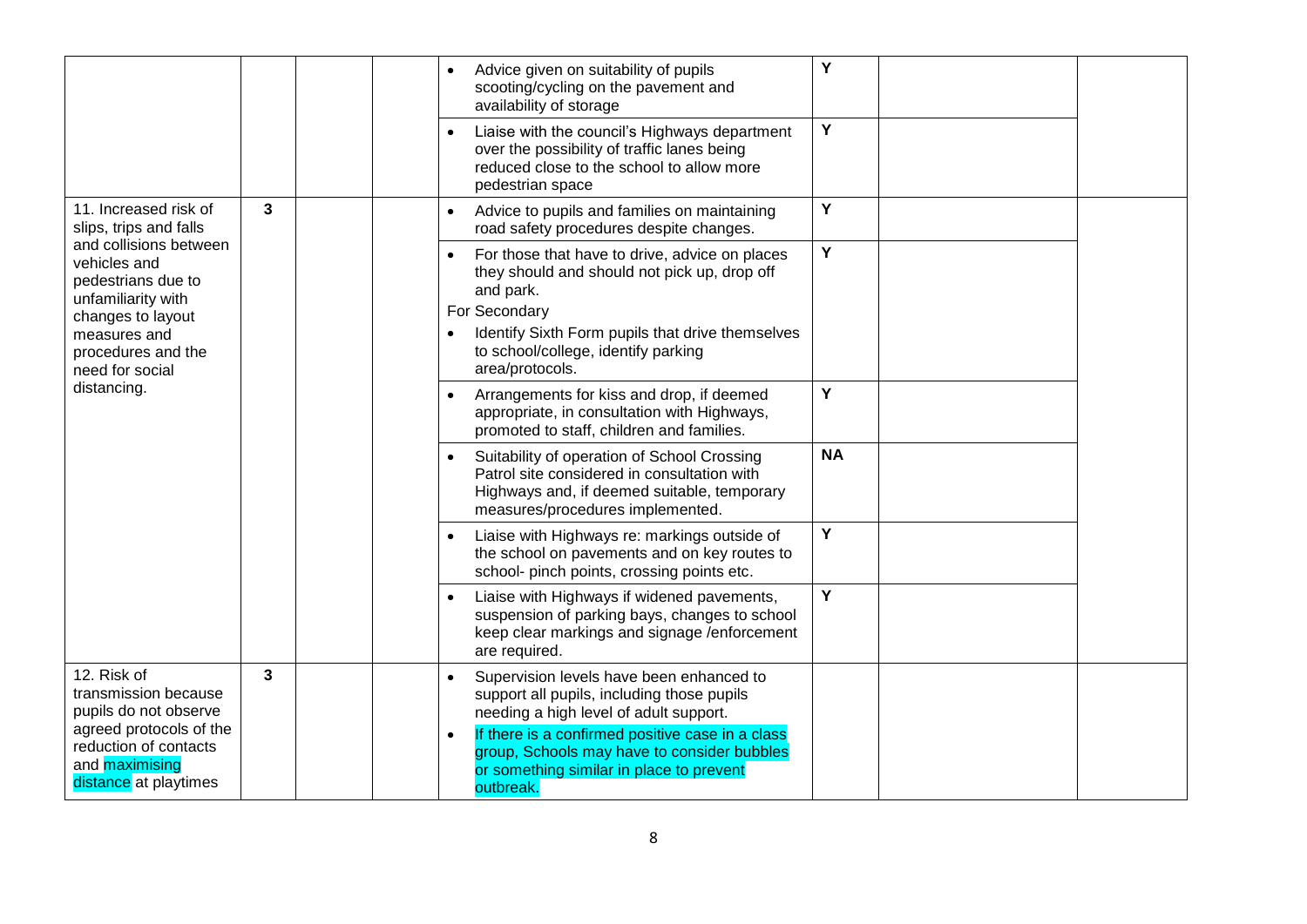| 13. Risk of<br>transmission because<br>pupils do not observe<br>agreed protocols of<br>reduction of contacts | 3<br>and maximising     |  | $\bullet$ | Pupils wash their hands before and after eating<br>and on leaving and returning to the classrooms<br>after outdoor play, break and lunch times or any<br>activity away from their designated learning<br>area. |                                                                                                                                                                                         |                                                                                                                                   |                                                                                                                                   |   |           |                                                                                                                                                          |   |                                                         |                                                        |   |  |
|--------------------------------------------------------------------------------------------------------------|-------------------------|--|-----------|----------------------------------------------------------------------------------------------------------------------------------------------------------------------------------------------------------------|-----------------------------------------------------------------------------------------------------------------------------------------------------------------------------------------|-----------------------------------------------------------------------------------------------------------------------------------|-----------------------------------------------------------------------------------------------------------------------------------|---|-----------|----------------------------------------------------------------------------------------------------------------------------------------------------------|---|---------------------------------------------------------|--------------------------------------------------------|---|--|
| distance at lunchtimes                                                                                       |                         |  |           |                                                                                                                                                                                                                |                                                                                                                                                                                         |                                                                                                                                   |                                                                                                                                   |   |           | If there is a confirmed positive case in a class<br>group, Schools may have to consider bubbles<br>or something similar in place to prevent<br>outbreak. |   | We will will remain<br>responsive to local<br>outbreaks |                                                        |   |  |
|                                                                                                              |                         |  |           | $\bullet$                                                                                                                                                                                                      | Dining room areas and other spaces are<br>configured to ensure the reduction of contacts<br>and maximising distance measures are in place<br>when the children eat.                     | y                                                                                                                                 |                                                                                                                                   |   |           |                                                                                                                                                          |   |                                                         |                                                        |   |  |
|                                                                                                              |                         |  |           |                                                                                                                                                                                                                | $\bullet$                                                                                                                                                                               | If children bring in own packed lunch, parents<br>are given very clear guidance and protocols<br>and children do not 'share' food | y                                                                                                                                 |   |           |                                                                                                                                                          |   |                                                         |                                                        |   |  |
|                                                                                                              |                         |  |           |                                                                                                                                                                                                                |                                                                                                                                                                                         |                                                                                                                                   |                                                                                                                                   |   |           |                                                                                                                                                          |   |                                                         | Eating areas are thoroughly cleaned after<br>lunchtime | y |  |
| 14. Staff rooms and<br>offices do not allow for<br>observation of<br>reduction of contacts                   | $\overline{\mathbf{4}}$ |  |           | $\bullet$                                                                                                                                                                                                      | Staff rooms and offices have been reviewed<br>and appropriate configurations of furniture and<br>workstations have been put in place to allow for<br>maximising distance between users. | y                                                                                                                                 |                                                                                                                                   |   |           |                                                                                                                                                          |   |                                                         |                                                        |   |  |
| and maximising<br>distance guidelines                                                                        |                         |  |           |                                                                                                                                                                                                                |                                                                                                                                                                                         |                                                                                                                                   |                                                                                                                                   |   | $\bullet$ | Staff have been briefed on the use of these<br>rooms                                                                                                     | y |                                                         |                                                        |   |  |
| 15. The configuration<br>of medical rooms may                                                                | $\mathbf{3}$            |  |           |                                                                                                                                                                                                                |                                                                                                                                                                                         | $\bullet$                                                                                                                         | Reduction of contacts and maximising distance<br>provisions are in place for medical rooms                                        | y |           |                                                                                                                                                          |   |                                                         |                                                        |   |  |
| compromise reduction<br>of contacts and<br>maximising distance                                               |                         |  |           |                                                                                                                                                                                                                | Additional rooms are designated for pupils with<br>suspect COVID-19 whilst collection is arranged                                                                                       | у                                                                                                                                 |                                                                                                                                   |   |           |                                                                                                                                                          |   |                                                         |                                                        |   |  |
| measures                                                                                                     |                         |  |           | PPE available if staff dealing with pupil with<br>symptoms                                                                                                                                                     | y                                                                                                                                                                                       |                                                                                                                                   |                                                                                                                                   |   |           |                                                                                                                                                          |   |                                                         |                                                        |   |  |
|                                                                                                              |                         |  |           |                                                                                                                                                                                                                | Procedures are in place for medical rooms to<br>be cleaned after suspected cases, along with<br>other affected areas                                                                    | y                                                                                                                                 |                                                                                                                                   |   |           |                                                                                                                                                          |   |                                                         |                                                        |   |  |
| 16. Groups of people<br>gather in reception<br>areas which may<br>contravene reduction<br>of contacts and    | $\mathbf{3}$            |  |           | $\bullet$                                                                                                                                                                                                      | Parents are made aware of new school<br>procedures prior to their children starting back<br>at school and to those families whose children<br>are new to the school.                    | y                                                                                                                                 | For the foreseeable future<br>there will be no gathering of<br>groups of parents or other<br>visitors in school entrance<br>areas |   |           |                                                                                                                                                          |   |                                                         |                                                        |   |  |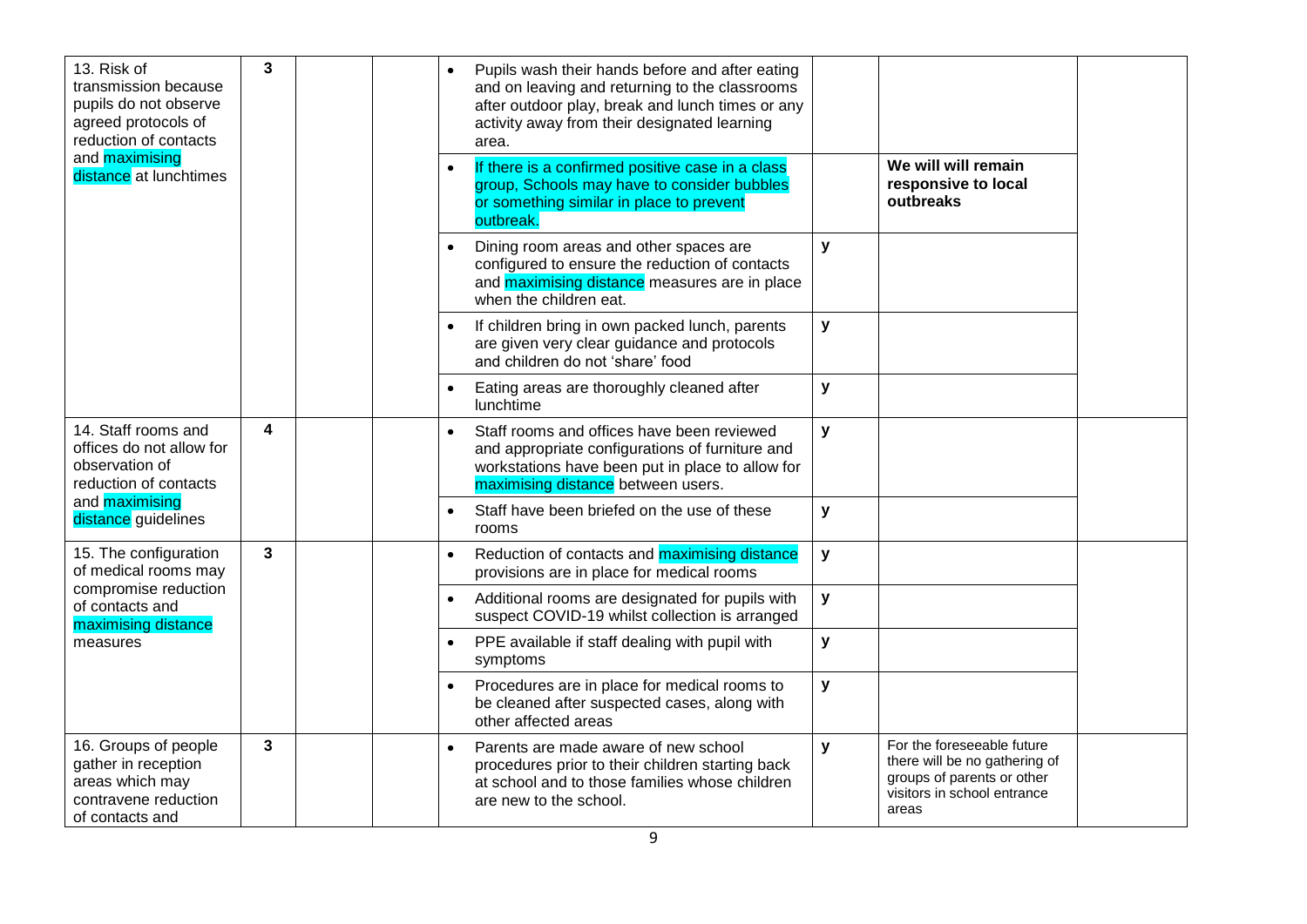| maximising distance<br>guidelines                                                                                                       |   |                                                                                                                                                                                                                                                                   |                                                                                                                                                                                                                        |                                                                                               |                                                                                                                                                                                                                                                                            |
|-----------------------------------------------------------------------------------------------------------------------------------------|---|-------------------------------------------------------------------------------------------------------------------------------------------------------------------------------------------------------------------------------------------------------------------|------------------------------------------------------------------------------------------------------------------------------------------------------------------------------------------------------------------------|-----------------------------------------------------------------------------------------------|----------------------------------------------------------------------------------------------------------------------------------------------------------------------------------------------------------------------------------------------------------------------------|
|                                                                                                                                         |   |                                                                                                                                                                                                                                                                   | C. Hygiene and protective controls                                                                                                                                                                                     |                                                                                               |                                                                                                                                                                                                                                                                            |
| 17. Risk that reducing<br>contacts and                                                                                                  | 3 |                                                                                                                                                                                                                                                                   | Ensure frequent hand cleaning and good<br>respiratory hygiene practices                                                                                                                                                | y                                                                                             |                                                                                                                                                                                                                                                                            |
| maximising distancing<br>between those in<br>school is difficult or<br>impossible to maintain,<br>leading to a risk of<br>transmission. |   |                                                                                                                                                                                                                                                                   | If there is a confirmed positive case in a class<br>group, Schools may have to consider bubbles<br>or something similar in place to prevent<br>outbreak.                                                               | y                                                                                             | <b>Schools will follow the latest</b><br>PH and NHS T& T advice on<br>responsibility for tracking,<br>tracing and isolating. From<br>16 <sup>th</sup> August advice for<br>close contacts to isolate<br>has changed.<br>We will remain<br>responsive to local<br>outbreaks |
|                                                                                                                                         |   | $\bullet$                                                                                                                                                                                                                                                         | Regular cleaning                                                                                                                                                                                                       | y                                                                                             |                                                                                                                                                                                                                                                                            |
| 18. Risk of staff or<br>4<br>children with the virus<br>coming into school<br>with symptoms or<br>when symptoms are<br>not clear.       |   | $\bullet$                                                                                                                                                                                                                                                         | Testing of staff or pupils - if school has PCR<br>home testing kits - give to any symptomatic<br>staff or pupil when they are sent home. If not,<br>ensure the staff/parents/pupils know the<br>process to get tested. | y                                                                                             |                                                                                                                                                                                                                                                                            |
|                                                                                                                                         |   | Ensure that pupils, staff and other adults do not<br>come into the school if they have coronavirus<br>(COVID-19) symptoms, or have tested positive<br>in the last 10 days, and ensuring anyone<br>developing those symptoms during the school<br>day is sent home | y                                                                                                                                                                                                                      | *despite all messaging we<br>cannot in our experience<br>fully ensure this does not<br>happen |                                                                                                                                                                                                                                                                            |
|                                                                                                                                         |   |                                                                                                                                                                                                                                                                   | Make arrangements to isolate anyone with<br>symptoms and have clear guidance and<br>protocols                                                                                                                          | y                                                                                             |                                                                                                                                                                                                                                                                            |
|                                                                                                                                         |   | $\bullet$                                                                                                                                                                                                                                                         | PPE on hand.                                                                                                                                                                                                           | y                                                                                             |                                                                                                                                                                                                                                                                            |
|                                                                                                                                         |   | $\bullet$                                                                                                                                                                                                                                                         | Active engagement with NHS Test and Trace                                                                                                                                                                              | ${\bf y}$                                                                                     |                                                                                                                                                                                                                                                                            |
| 19. Risk of the virus<br>spreading via surfaces<br>in the school unless<br>there is regular<br>cleaning                                 | 4 | $\bullet$<br>$\bullet$                                                                                                                                                                                                                                            | Establish arrangements for all frequently touched<br>surfaces and equipment e.g.<br>door handles<br>handrails<br>tabletops<br>play equipment                                                                           | $\mathbf{y}$                                                                                  | Existing cleaning<br>measures in place                                                                                                                                                                                                                                     |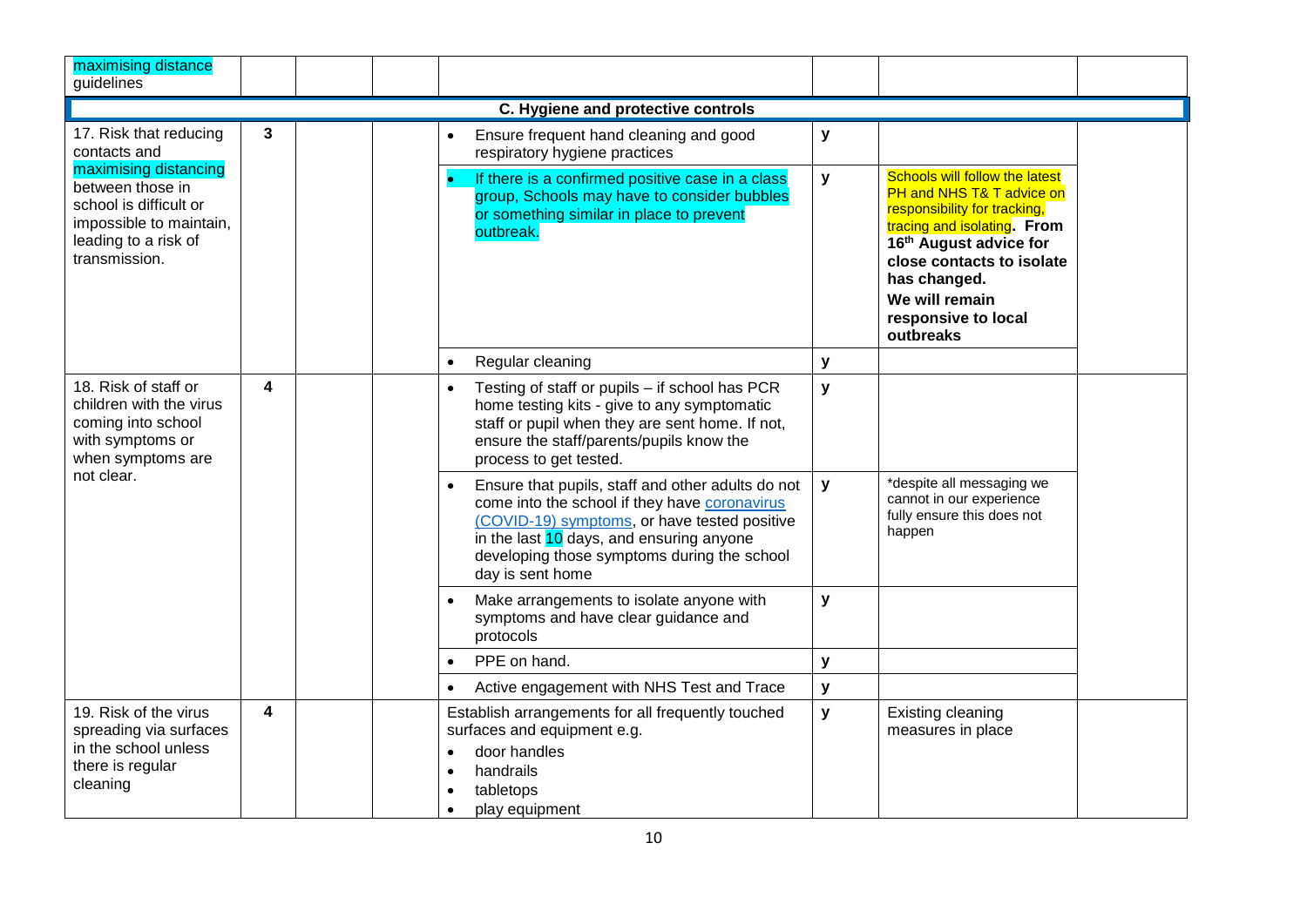|                                                                            |   | $\bullet$ | toys<br>electronic devices (such as phones)<br>specialist equipment, including equipment used<br>by pupils with SEN                                                                                                              |              |                                                                                                             |  |
|----------------------------------------------------------------------------|---|-----------|----------------------------------------------------------------------------------------------------------------------------------------------------------------------------------------------------------------------------------|--------------|-------------------------------------------------------------------------------------------------------------|--|
|                                                                            |   | $\bullet$ | When cleaning, use the usual products, like<br>detergents and bleach, as these will be very<br>effective at getting rid of the virus on surfaces.                                                                                | Y            |                                                                                                             |  |
|                                                                            |   |           | Teachers / staff should make sure they wash<br>their hands and surfaces, before and after<br>handling pupils' books                                                                                                              | $\mathsf{N}$ | All staff have access to<br>hand sanitiser and are<br>expected to regularly use<br>this throughout the day. |  |
|                                                                            |   |           | Teachers / staff should make sure they wash<br>their hands before and after handling shared<br>equipment (such as printers, touch screen<br>computer etc.). Alternatively, provide hand<br>sanitisers at appropriate locations.  | y            |                                                                                                             |  |
|                                                                            |   |           | There is no need for anything other than normal<br>personal hygiene and washing of clothes<br>following a day in a school. Uniform that cannot<br>be machine washed should be avoided. Ensure<br>parent/carers are aware of this | y            |                                                                                                             |  |
| 20. Risk of virus<br>spreading because the<br>school has insufficient      | 4 | $\bullet$ | Establish clear plan to ensure the school has<br>an ongoing supply of soap and hot water in<br>every toilet and in classrooms                                                                                                    | y            |                                                                                                             |  |
| materials and<br>equipment                                                 |   | $\bullet$ | Use of hand sanitisers at appropriate locations                                                                                                                                                                                  | y            |                                                                                                             |  |
|                                                                            |   | $\bullet$ | Lidded bins in classrooms and in other key<br>locations around the site for the disposal of<br>tissues and any other waste,                                                                                                      | y            |                                                                                                             |  |
|                                                                            |   | $\bullet$ | Bins to be double bagged and emptied                                                                                                                                                                                             | y            |                                                                                                             |  |
|                                                                            |   |           | Disposable tissues to implement the 'catch it,<br>bin it, kill it' approach in each classroom                                                                                                                                    | ${\bf y}$    |                                                                                                             |  |
| 21. Provision and use<br>of PPE for staff where<br>required is not in line | 3 | $\bullet$ | Government guidance on wearing PPE is<br>understood, communicated and sufficient PPE<br>has been procured.                                                                                                                       | Y            |                                                                                                             |  |
| with government<br>guidelines                                              |   |           | Those staff required to wear PPE (e.g. SEND<br>intimate care) have been instructed on how to<br>put on and how to remove PPE carefully to                                                                                        | Y            |                                                                                                             |  |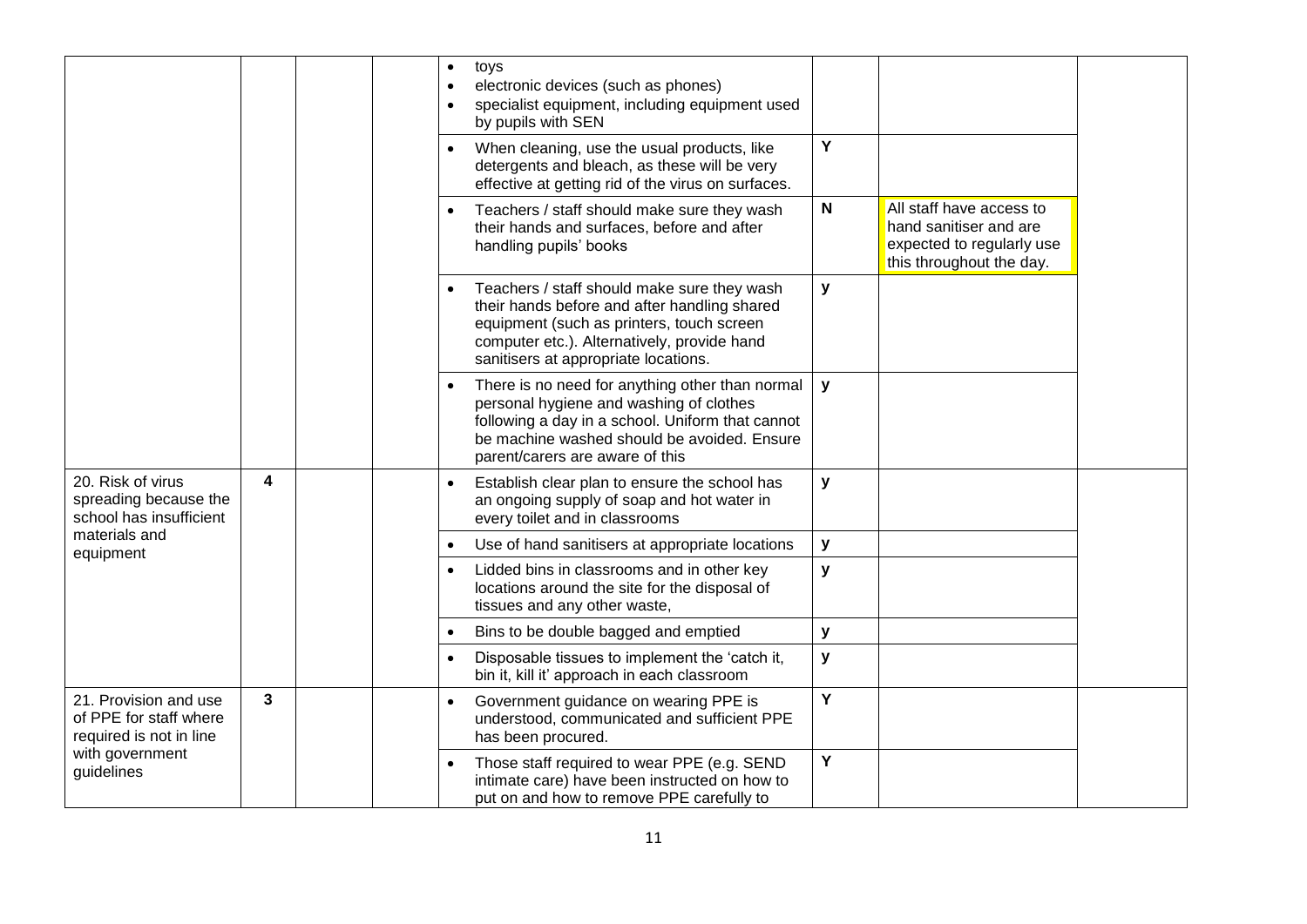|                                                                                                                                                                                           |   |           | reduce contamination and also how to dispose<br>of them safely                                                                                                                                                                                                                                                                                                                                                                                          |     |                                                                    |  |
|-------------------------------------------------------------------------------------------------------------------------------------------------------------------------------------------|---|-----------|---------------------------------------------------------------------------------------------------------------------------------------------------------------------------------------------------------------------------------------------------------------------------------------------------------------------------------------------------------------------------------------------------------------------------------------------------------|-----|--------------------------------------------------------------------|--|
|                                                                                                                                                                                           |   | $\bullet$ | Staff are reminded that the wearing of gloves is<br>not a substitute for good handwashing                                                                                                                                                                                                                                                                                                                                                               | Y   |                                                                    |  |
| 22. Pupils forget to<br>wash their hands<br>regularly and                                                                                                                                 | 4 | $\bullet$ | Staff training includes the need to remind pupils<br>of the need to wash their hands regularly and<br>frequently.                                                                                                                                                                                                                                                                                                                                       | Υ   |                                                                    |  |
| frequently                                                                                                                                                                                |   |           | Posters and electronic messaging boards<br>reinforce the need to wash hands regularly and<br>frequently. Pupils regularly reminded about this<br>in class.                                                                                                                                                                                                                                                                                              | Y   |                                                                    |  |
|                                                                                                                                                                                           |   | $\bullet$ | School leaders monitor the extent to which<br>handwashing is taking place on a regular and<br>frequent basis.                                                                                                                                                                                                                                                                                                                                           | y   | <b>Routine reminders to</b><br>staff and pupils is our<br>practice |  |
|                                                                                                                                                                                           |   |           | <b>D. Premises and Buildings</b>                                                                                                                                                                                                                                                                                                                                                                                                                        |     |                                                                    |  |
| 23. Risk that regular<br>enhanced cleaning<br>capacity is at a                                                                                                                            | 4 | $\bullet$ | A plan for cleaning staff on return to school<br>(including any deep cleans) is agreed with<br>contracting agencies prior to September start                                                                                                                                                                                                                                                                                                            | Y   |                                                                    |  |
| reduced level so that<br>any deep-clean and<br>ongoing enhanced<br>cleaning of<br>classrooms, shared<br>areas, surfaces and<br>toilets are not<br>undertaken to the<br>standards required |   |           | An enhanced cleaning plan is agreed and<br>implemented which minimises the spread of<br>infection. This enhanced cleaning schedule<br>should include:<br>more frequent cleaning of rooms /<br>$\circ$<br>shared areas that are used by different<br>groups<br>frequently touched surfaces being<br>$\circ$<br>cleaned more often than normal, using<br>standard products such as detergents<br>and bleach<br>the regular cleaning of toilets<br>$\circ$ | Y   | <b>Check schedule</b>                                              |  |
|                                                                                                                                                                                           |   |           | Working hours for cleaning staff are increased                                                                                                                                                                                                                                                                                                                                                                                                          | N/A |                                                                    |  |
| 24. Queues for toilets<br>and handwashing risk<br>non-compliance with                                                                                                                     | 4 |           | Pupils are encouraged to access the toilet<br>during class/throughout the day to help avoid<br>queues.                                                                                                                                                                                                                                                                                                                                                  | Y   |                                                                    |  |
| reduction of contacts                                                                                                                                                                     |   |           | The toilets are cleaned frequently as laid out in<br>the enhanced cleaning schedule                                                                                                                                                                                                                                                                                                                                                                     | Υ   |                                                                    |  |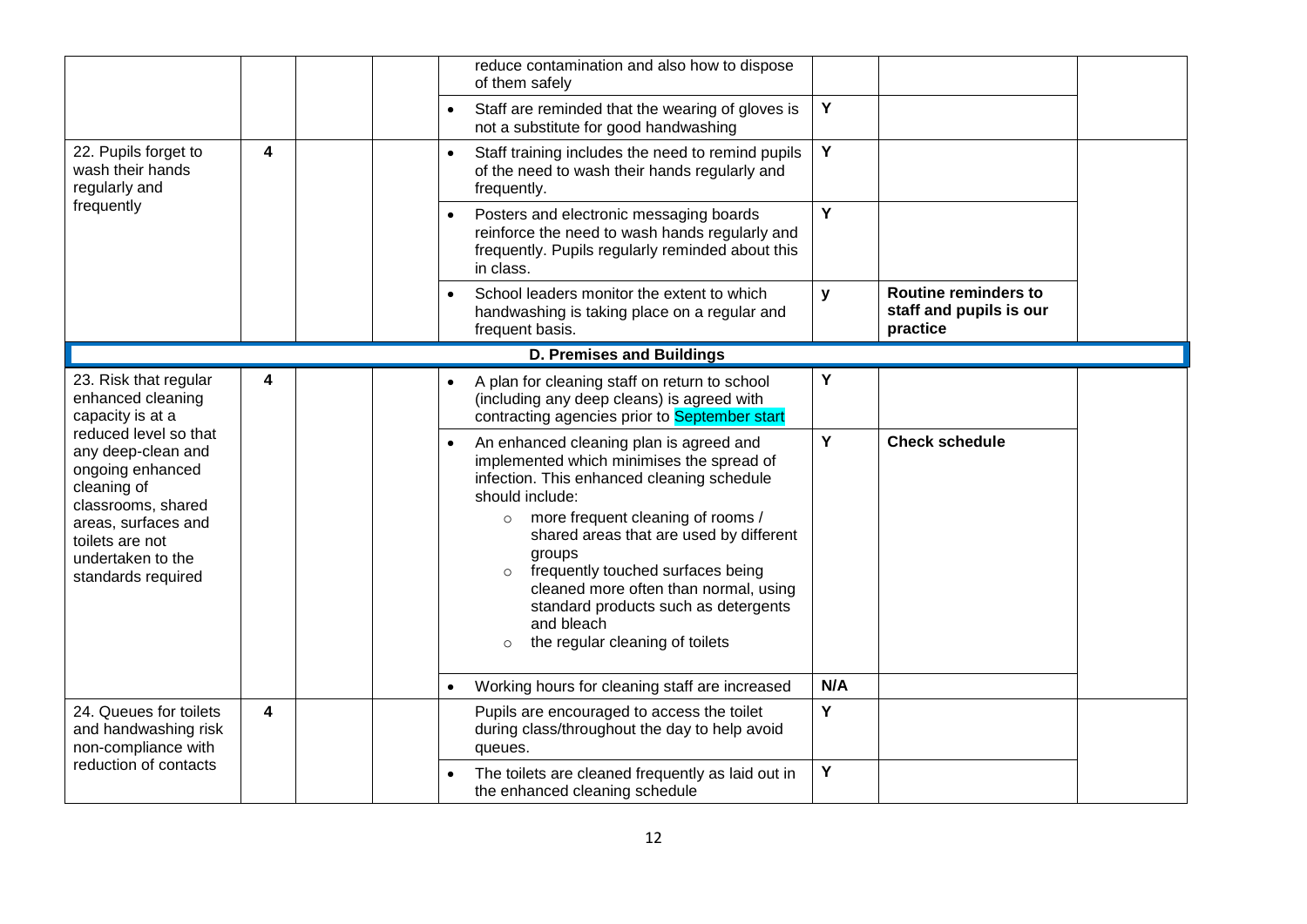| and maximising<br>distance measures                                        |                         |  | $\bullet$ | Monitoring ensures a constant supply of soap<br>and paper towels                                                                                                                                                                                                                                                                                                     | Y         |                   |  |
|----------------------------------------------------------------------------|-------------------------|--|-----------|----------------------------------------------------------------------------------------------------------------------------------------------------------------------------------------------------------------------------------------------------------------------------------------------------------------------------------------------------------------------|-----------|-------------------|--|
|                                                                            |                         |  |           | Bins are emptied regularly.                                                                                                                                                                                                                                                                                                                                          | Y         |                   |  |
|                                                                            |                         |  |           | Pupils are reminded regularly on how to wash<br>hands and young children are supervised in<br>doing so.                                                                                                                                                                                                                                                              | Y         |                   |  |
| 25. Fire procedures<br>are not appropriate to<br>cover new<br>arrangements | 4                       |  |           | Fire procedures have been reviewed and<br>revised where required, due to:<br>Reduced numbers of pupils/staff<br>Possible absence of fire marshals<br>$\circ$<br>The need to apply reduction of contacts<br>$\circ$<br>and maximising distance rules during<br>evacuation and at muster points<br>A possible need for additional muster<br>point(s) to where possible | Y         |                   |  |
|                                                                            |                         |  |           | Staff and pupils have been briefed on any new<br>evacuation procedures (inc breakfast club and<br>after school activities)                                                                                                                                                                                                                                           | <b>NA</b> |                   |  |
|                                                                            |                         |  |           | Incident controller and fire marshals have been<br>trained and briefed appropriately.                                                                                                                                                                                                                                                                                | Y         | To check for Sept |  |
| 26. Fire evacuation<br>drills - unable to apply<br>reduction of contacts   | $\overline{\mathbf{4}}$ |  | $\bullet$ | Plans for fire evacuation drills are in place<br>which are in line with the School Fire Strategy<br>plan                                                                                                                                                                                                                                                             | Y         |                   |  |
| and maximising<br>distance procedures<br>effectively                       |                         |  | $\bullet$ | Review Personal Emergency Evacuation Plans<br>- buddies are assigned or reassigned<br>according to available persons.                                                                                                                                                                                                                                                |           |                   |  |
|                                                                            |                         |  |           | Consider access route for teachers and pupils<br>with mobility issues, as reduction of contacts<br>and <b>maximising distance</b> measures may not be<br>possible during an emergency                                                                                                                                                                                |           |                   |  |
| 27. Fire marshals<br>absent due to self-<br>isolation                      | 4                       |  |           | An additional staff rota is in place for fire<br>marshals to cover any absences and staff have<br>been briefed accordingly.                                                                                                                                                                                                                                          | y         |                   |  |
|                                                                            |                         |  |           |                                                                                                                                                                                                                                                                                                                                                                      |           |                   |  |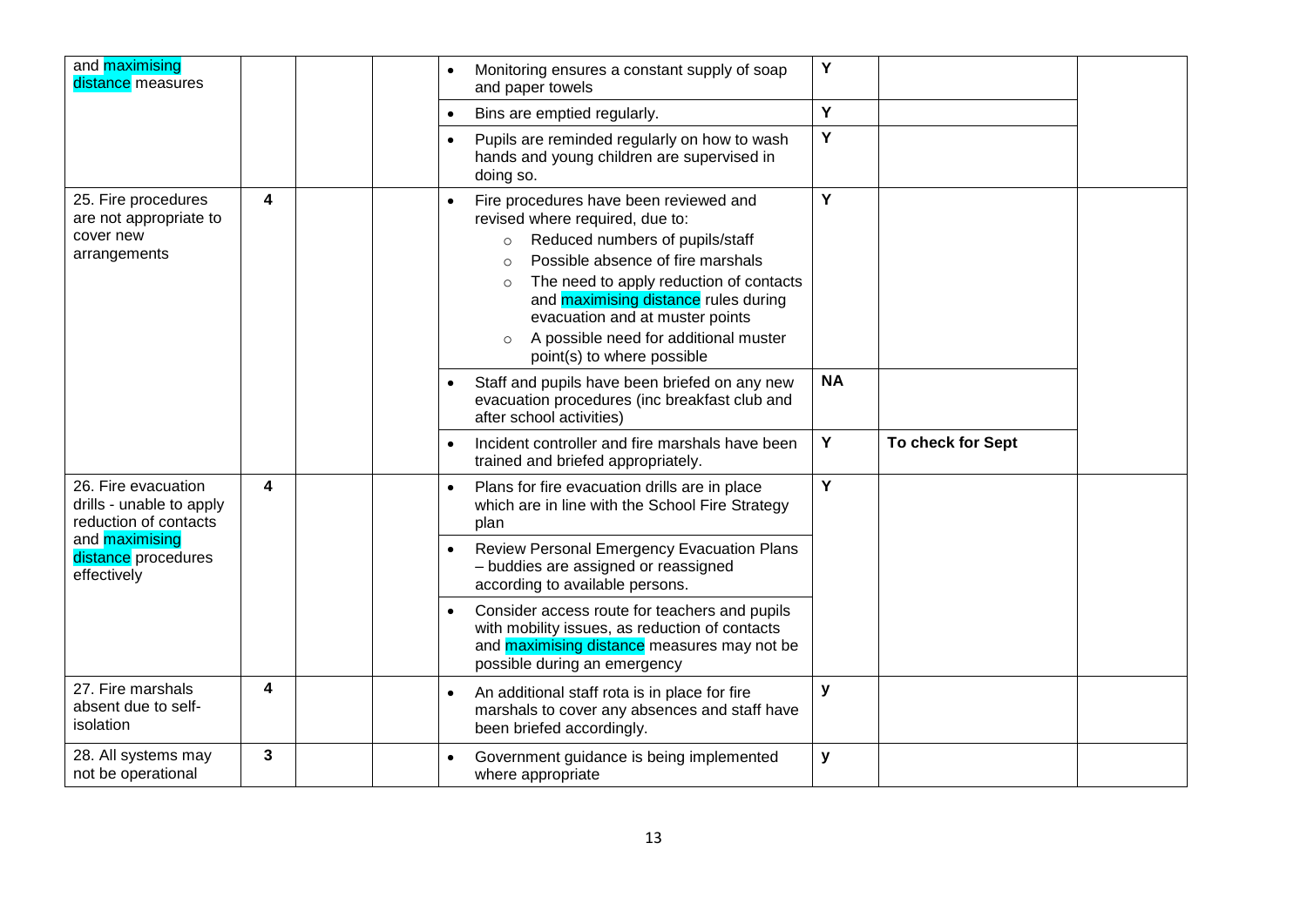|                                                                                                                               |   |  |                        | All systems have been recommissioned<br>including:<br>Water systems (particularly legionella testing<br>and controls in place)<br>Electrical and gas safety checks<br>Emergency escapes, lighting and fire detection<br>systems<br>Security systems<br>Lifts and escalators<br>Heating<br>Ventilation systems<br>Mechanical ventilation systems should be<br>checked before reopening                                                                                                                                                                                                                                                                                                | y      |                                                                                                                                                                                                                                           |  |
|-------------------------------------------------------------------------------------------------------------------------------|---|--|------------------------|--------------------------------------------------------------------------------------------------------------------------------------------------------------------------------------------------------------------------------------------------------------------------------------------------------------------------------------------------------------------------------------------------------------------------------------------------------------------------------------------------------------------------------------------------------------------------------------------------------------------------------------------------------------------------------------|--------|-------------------------------------------------------------------------------------------------------------------------------------------------------------------------------------------------------------------------------------------|--|
| 29. Statutory<br>compliance has not<br>been completed due to<br>the reduced availability<br>of contractors during<br>lockdown | 4 |  | $\bullet$<br>$\bullet$ | All statutory compliance is up to date.<br>Where water systems have not been<br>maintained throughout lockdown, chlorination,<br>flushing and certification by a specialist<br>contractor has been arranged.<br>The following guidance has been followed<br>where appropriate:<br>https://www.hse.gov.uk/coronavirus/legionella-<br>risks-during-coronavirus-outbreak.htm                                                                                                                                                                                                                                                                                                            | y<br>y |                                                                                                                                                                                                                                           |  |
| 30. Lack of good<br>ventilation means that<br>there is risk of<br>transmission                                                |   |  |                        | Ensure good natural ventilation in classrooms<br>and common areas e.g. through opening a<br>windows, doors etc<br>Identify poorly ventilated areas and decide how<br>to improve ventilation<br>There are some simple ways to identify poorly<br>ventilated areas:<br>Look for areas where people work and<br>where there is no mechanical<br>ventilation or natural ventilation such as<br>open windows, doors, or vents<br>Check that mechanical systems provide<br>outdoor air, temperature control, or both. If<br>a system only recirculates air and has no<br>outdoor air supply, the area is likely to be<br>poorly ventilated<br>Identify areas that feel stuffy or smell bad | y      | Year 4 rooms to be<br>supplied with air<br>conditioning units in<br>Spring 2022.<br>Aim to open 2 end<br>windows in each Y4<br>classroom - following a<br>fully risk assessment and<br>agreement wit staff and<br>children in these rooms |  |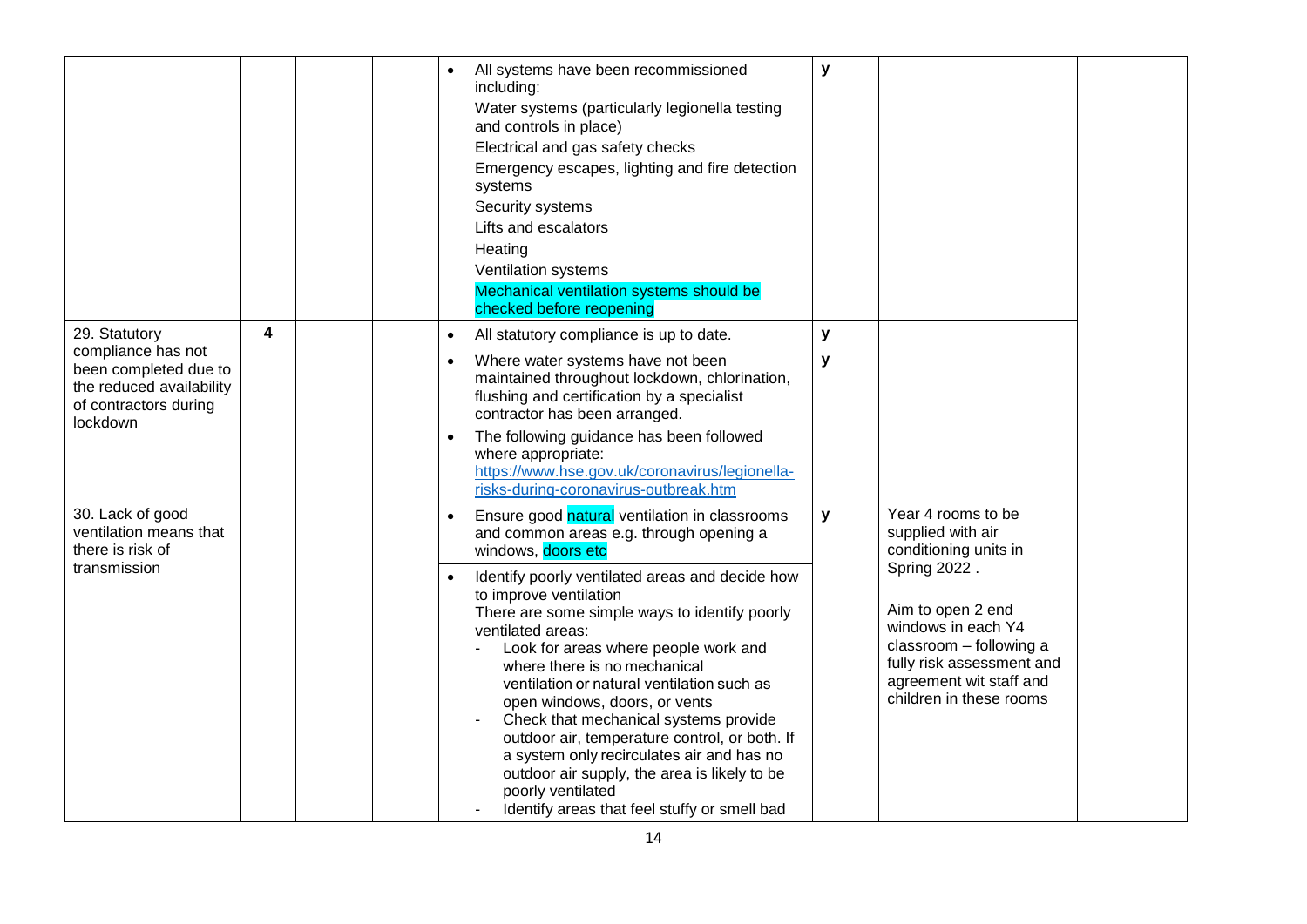|                                                                    |   |  | $\bullet$<br>$\bullet$ | If the school has carbon dioxide (CO2)<br>monitors, consider using these to monitor<br>ventilation level, If there is a build-up of CO2 in<br>an area it can indicate that ventilation needs<br>improving.<br>Although CO2 levels are not a direct measure<br>of possible exposure to COVID-19, checking<br>levels using a monitor can help you identify<br>poorly ventilated areas.<br>Carry out an assessment of fresh air<br>(ventilation) in the workplace - Use the HSE<br>link below to undertake the assessment and<br>make appropriate adjustment.<br>Follow guidance in the following link:<br>air conditioning and ventilation during the<br>coronavirus outbreak.<br>https://www.cibse.org/coronavirus-covid-1 |   |                                                        |  |
|--------------------------------------------------------------------|---|--|------------------------|---------------------------------------------------------------------------------------------------------------------------------------------------------------------------------------------------------------------------------------------------------------------------------------------------------------------------------------------------------------------------------------------------------------------------------------------------------------------------------------------------------------------------------------------------------------------------------------------------------------------------------------------------------------------------------------------------------------------------|---|--------------------------------------------------------|--|
| 31. Visitors to the site<br>(including parents) add<br>to the risk | 4 |  | $\bullet$              | Limit the external visitors to the school during<br>school hours. The school needs to weigh up the<br>risks (how many sites they visit, how many<br>individuals there are coming, how close they<br>get to pupils & staff, etc) versus the specific<br>benefits for each group before deciding<br>whether the visit is allowable.                                                                                                                                                                                                                                                                                                                                                                                         | Y | See above. Visitors are<br>continuing to be<br>reduced |  |
|                                                                    |   |  |                        | Signage giving routes, procedures, entrances<br>and exits to be followed.                                                                                                                                                                                                                                                                                                                                                                                                                                                                                                                                                                                                                                                 | y |                                                        |  |
|                                                                    |   |  |                        | Review visitors/contractors sign in procedure to<br>restrict use of shared equipment i.e. pen or<br>touchscreen computer.                                                                                                                                                                                                                                                                                                                                                                                                                                                                                                                                                                                                 | у |                                                        |  |
|                                                                    |   |  |                        | Parents should come into school buildings only<br>when strictly necessary, by appointment, and<br>ideally only one (unless for example, an<br>interpreter or other support is required). Any<br>such meetings should take place at a safe<br>distance (and so the use of small offices may<br>not be suitable)                                                                                                                                                                                                                                                                                                                                                                                                            | y |                                                        |  |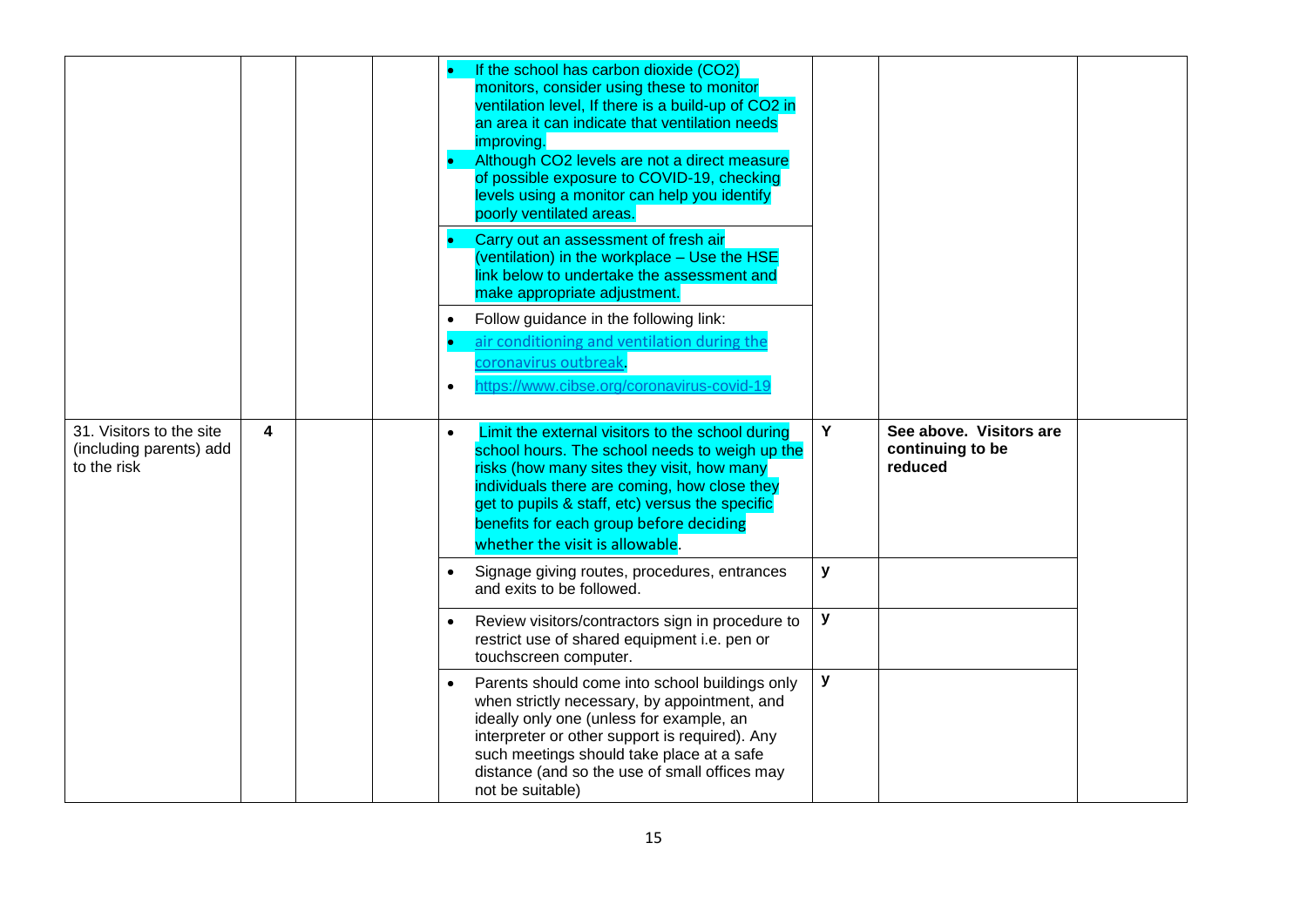|                                                                                                                                                                                                |              |  |           | Consider holding SEN meetings such as<br>Annual Reviews and other start of term<br>transition meetings 'virtually' where possible.                                                                                                                                                     | y                                                                                                                              |   |
|------------------------------------------------------------------------------------------------------------------------------------------------------------------------------------------------|--------------|--|-----------|----------------------------------------------------------------------------------------------------------------------------------------------------------------------------------------------------------------------------------------------------------------------------------------|--------------------------------------------------------------------------------------------------------------------------------|---|
| 32. Contractors on-site<br>whilst school is in<br>operation may pose a<br>risk to reduction of<br>contacts and<br>maximising distance<br>and infection control                                 | 4            |  |           | Ongoing works and scheduled inspections for<br>schools (e.g. estates related) have been<br>designated as essential work by the<br>government and so are set to continue.                                                                                                               | y                                                                                                                              |   |
|                                                                                                                                                                                                |              |  | $\bullet$ | An assessment has been carried out to see if<br>any additional control measures are required to<br>keep staff, pupils and contractors safe                                                                                                                                             | y                                                                                                                              |   |
|                                                                                                                                                                                                |              |  |           | Assurances have been sought from the<br>contractors that all staff attending the setting<br>will be in good health (symptom-free) and that<br>contractors have procedures in place to ensure<br>effective reduction of contacts and maximising<br>distance is maintained at all times. | y                                                                                                                              |   |
|                                                                                                                                                                                                |              |  |           | Reduction of contacts and <b>maximising distance</b><br>is being maintained throughout any such works<br>and where this is not possible arrangements<br>are reviewed.                                                                                                                  | y                                                                                                                              |   |
|                                                                                                                                                                                                |              |  |           | In addition to arrangements for COVID-19,<br>normal contractor procedures are being applied<br>and have been updated in light of COVID-19<br>(including contractor risk assessments and<br>method statements, and contractor induction).                                               | y                                                                                                                              |   |
|                                                                                                                                                                                                |              |  |           | E. General                                                                                                                                                                                                                                                                             |                                                                                                                                |   |
| 33. Existing policies on<br>safeguarding, health<br>and safety, fire<br>evacuation, medical,<br>behaviour, attendance<br>and other policies are<br>no longer fit for<br>purpose in the current | $\mathbf{3}$ |  |           | All relevant policies have been revised to take<br>account of government guidance on the system<br>of controls: protective measures regarding<br>COVID-19 and its implications for the school.                                                                                         | Y                                                                                                                              |   |
|                                                                                                                                                                                                |              |  |           |                                                                                                                                                                                                                                                                                        | The school has carried out a full Health and<br>Safety Risk Assessment to ensure it is<br>compliant with Government guidelines | Y |
| circumstances                                                                                                                                                                                  |              |  |           | Staff, pupils, parents and governors have been<br>briefed accordingly.                                                                                                                                                                                                                 | Y                                                                                                                              |   |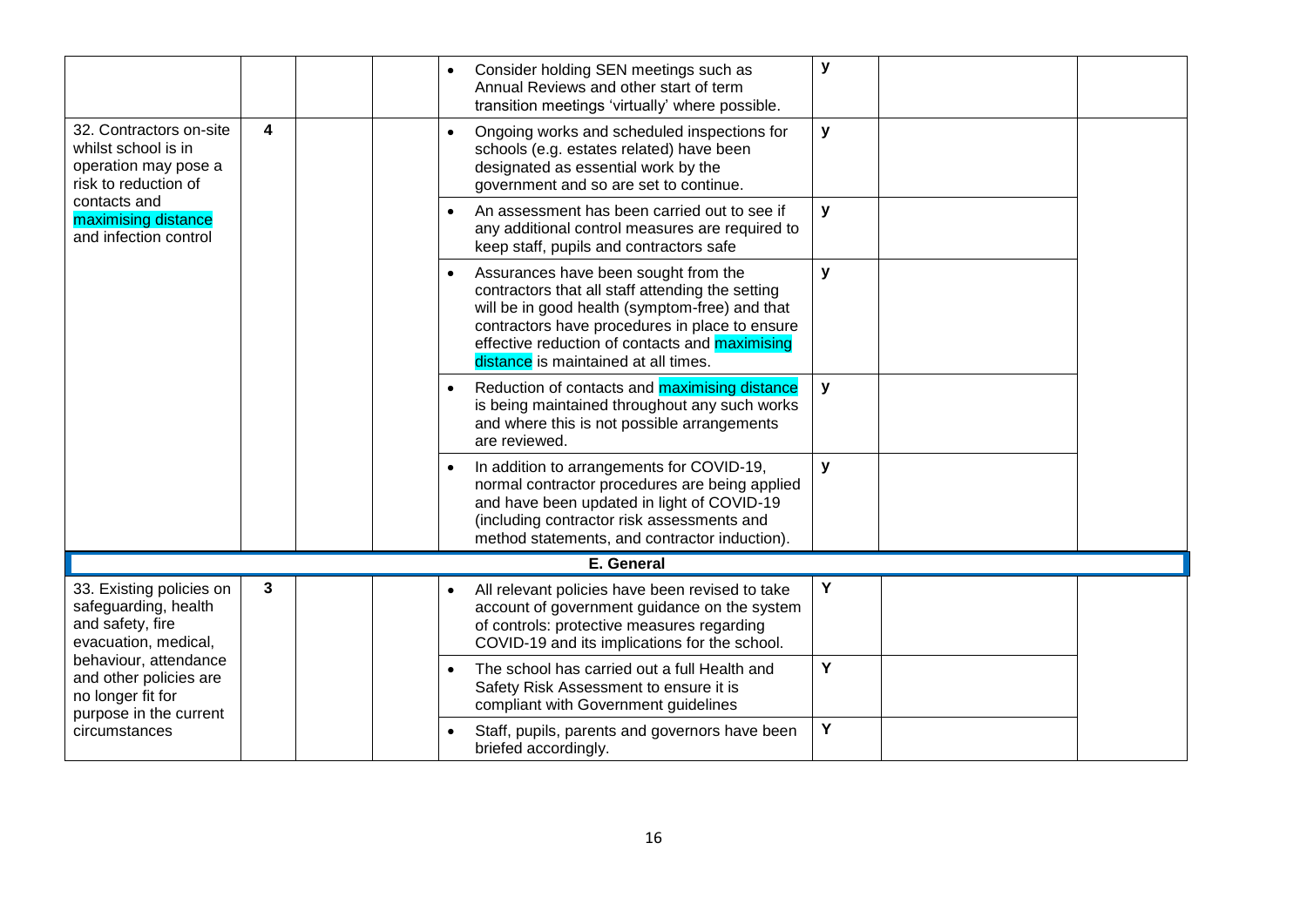| 34.Curriculum/<br><b>Learning Environment</b>                                                                                                        |   |  | $\bullet$ | Each activity should be risk assessed and<br>should not be run unless the risks can be<br>mitigated. School will ensure activities such as<br>PE, music and practical lessons are carried out<br>safely in line with guidance e.g.:<br>in PE - sports equipment thoroughly<br>cleaned between each use by different<br>individual groups. Outdoor sports will be<br>prioritised where possible, and large indoor<br>spaces used where it is not, maximising<br>distancing between pupils and paying<br>scrupulous attention to cleaning and<br>hygiene.<br>In music lessons physical distancing and<br>playing outside will be done wherever<br>possible<br>If there is a confirmed positive case in a class<br>group, Schools may have to consider bubbles<br>or something similar in place to prevent<br>outbreak. | y            |                                                                                                                                                 |  |
|------------------------------------------------------------------------------------------------------------------------------------------------------|---|--|-----------|----------------------------------------------------------------------------------------------------------------------------------------------------------------------------------------------------------------------------------------------------------------------------------------------------------------------------------------------------------------------------------------------------------------------------------------------------------------------------------------------------------------------------------------------------------------------------------------------------------------------------------------------------------------------------------------------------------------------------------------------------------------------------------------------------------------------|--------------|-------------------------------------------------------------------------------------------------------------------------------------------------|--|
|                                                                                                                                                      |   |  |           | Ensure all staff are trained and supported in<br>front of classroom delivery style (where<br>appropriate) and aware of how best to provide<br>students with additional support.                                                                                                                                                                                                                                                                                                                                                                                                                                                                                                                                                                                                                                      |              |                                                                                                                                                 |  |
| 35. Key stakeholders<br>are not fully informed<br>about changes to<br>policies and<br>procedures due to<br>COVID-19, resulting in<br>risks to health | 4 |  |           | Communications strategies for the following<br>groups are in place:<br>Staff (inc staff at breakfast club and<br>after school activities)<br>Pupils<br>$\circ$<br>Parents<br>$\circ$<br>Governors/Trustees<br>$\circ$<br>Local authority<br>$\circ$<br><b>Health services</b><br>$\circ$<br>Regional Schools Commissioner<br>$\circ$<br>Professional associations<br>$\circ$<br>Other partners<br>$\circ$<br>Neighbouring schools/EY settings<br>$\circ$<br>Highways department<br>$\circ$                                                                                                                                                                                                                                                                                                                           | $\mathbf{y}$ | <b>Using SchoolPing, staff</b><br>weekly briefings and<br>other updates, we aim<br>to keep all stakeholders<br>as up to date as is<br>possible. |  |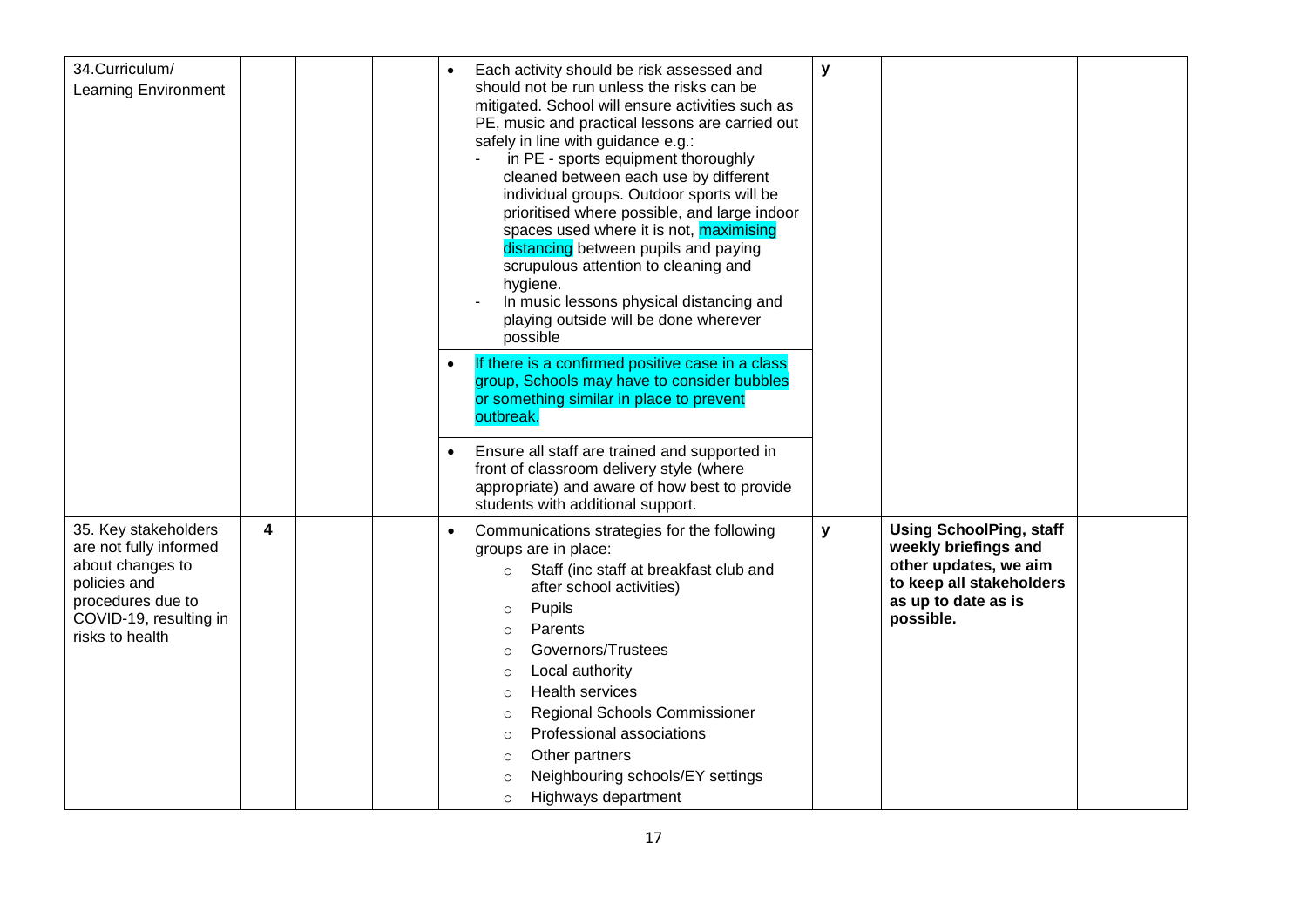|                                                                                                                                                                                   |   |  |                        | Parents are communicated with to make sure<br>they know:<br>whether their child will be able to attend<br>$\circ$<br>from 1stSept<br>what protective steps you're taking to<br>make the school a low-risk place for<br>their child<br>what you need them to do (such as on<br>drop off and collection)<br>For pupils with SEN, consideration should be<br>given to the use of the individual Re-Integration<br>Plan                                                                                                          | y |  |
|-----------------------------------------------------------------------------------------------------------------------------------------------------------------------------------|---|--|------------------------|------------------------------------------------------------------------------------------------------------------------------------------------------------------------------------------------------------------------------------------------------------------------------------------------------------------------------------------------------------------------------------------------------------------------------------------------------------------------------------------------------------------------------|---|--|
| 36. Pupils who are<br>unable to attend<br>school because they<br>are complying with<br>clinical and/or public<br>health advice are not<br>receiving access to<br>remote education | 4 |  | $\bullet$<br>$\bullet$ | All state-funded schools should provide remote<br>education for school-aged children who are<br>unable to attend school due to following<br>government guidance or law relating to COVID-<br>19 (for example if they need to self-isolate, or if<br>they have tested positive but are well enough to<br>learn from home).<br>Schools should provide remote education<br>equivalent in length to the core teaching your<br>child would usually get in school.<br>School is aware of current guidelines for remote<br>learning | Y |  |
|                                                                                                                                                                                   |   |  | $\bullet$              | Parents have been provided with clear<br>guidance about acceptable reasons for non-<br>attendance and this is reinforced on a regular<br>basis.                                                                                                                                                                                                                                                                                                                                                                              | Y |  |
|                                                                                                                                                                                   |   |  | $\bullet$              | Parents have been asked to make the school<br>aware of pupils' health conditions and the<br>school has sought to ensure that the<br>appropriate guidance has been acted upon.                                                                                                                                                                                                                                                                                                                                                | Y |  |
|                                                                                                                                                                                   |   |  |                        | Schools have a regularly updated register of<br>pupils with underlying health conditions.                                                                                                                                                                                                                                                                                                                                                                                                                                    | Υ |  |
|                                                                                                                                                                                   |   |  |                        | Staff are available to ensure pupils at home<br>continue to be provided with remote education                                                                                                                                                                                                                                                                                                                                                                                                                                | Υ |  |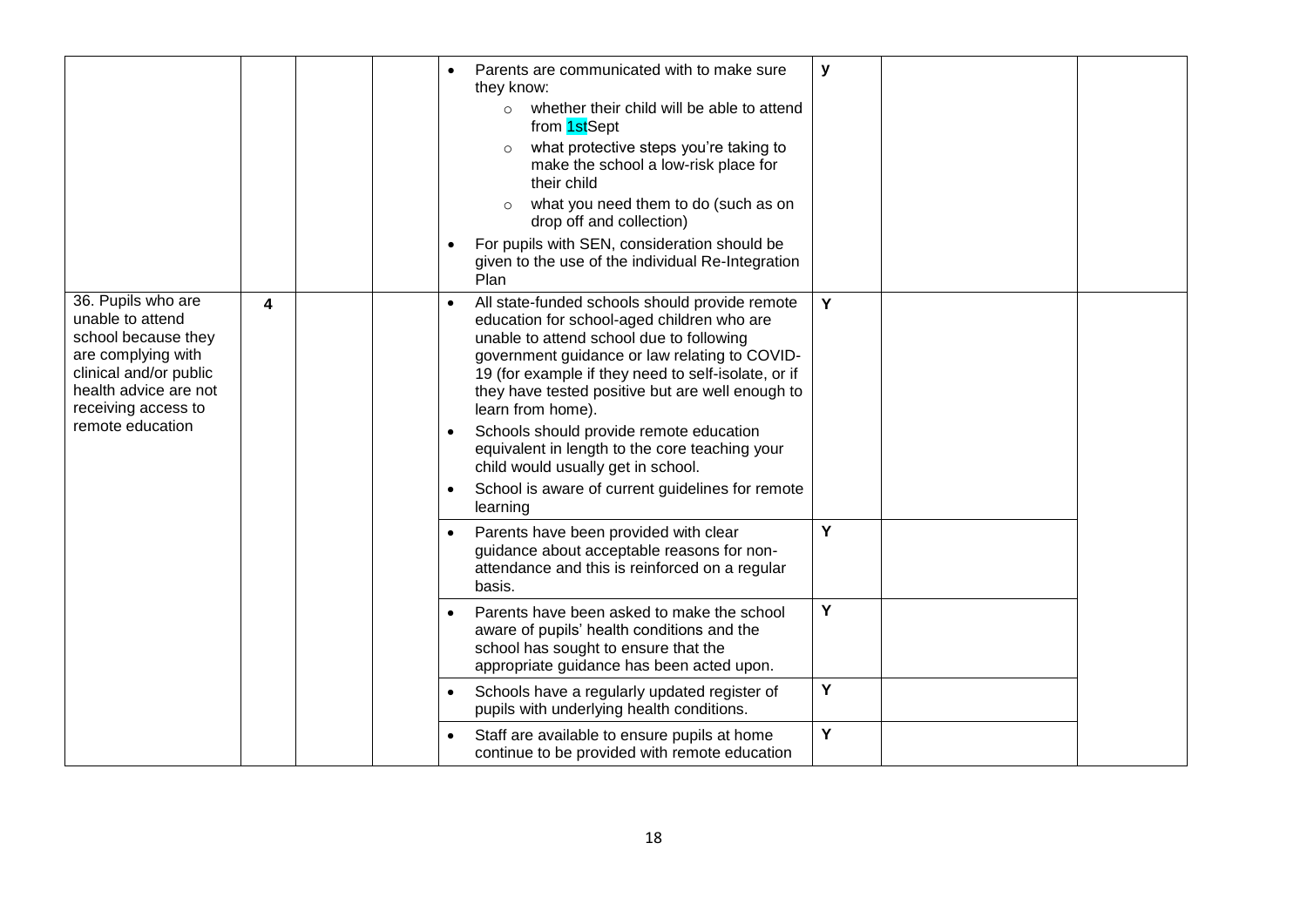| 37. Pupils' mental<br>health has been<br>adversely affected<br>during the period that      | $\mathbf{2}$   |  |           | There are sufficient numbers of trained staff<br>available to support pupils with mental health<br>issues.                                                                                                  | Y           |                                                                                 |  |
|--------------------------------------------------------------------------------------------|----------------|--|-----------|-------------------------------------------------------------------------------------------------------------------------------------------------------------------------------------------------------------|-------------|---------------------------------------------------------------------------------|--|
| the school has been<br>closed and by the<br>COVID-19 crisis in                             |                |  |           | There is access to designated staff for all pupils<br>who wish to talk to someone about<br>wellbeing/mental health.                                                                                         | Y           |                                                                                 |  |
| general                                                                                    |                |  |           | Wellbeing/mental health is discussed regularly<br>in PSHE/virtual assemblies/pupil briefings<br>(stories/toy characters are used for younger<br>pupils to help talk about feelings).                        | y           |                                                                                 |  |
|                                                                                            |                |  | $\bullet$ | Resources/websites to support the mental<br>health of pupils are provided.                                                                                                                                  | Y           |                                                                                 |  |
| 38. The mental health<br>of staff has been<br>adversely affected<br>during the period that | 3              |  | $\bullet$ | Staff are encouraged to focus on their<br>wellbeing.                                                                                                                                                        | Y           | <b>Leaders continue to</b><br>signpost and offer<br>direct support as<br>needed |  |
| the school has been<br>closed and by the<br>COVID-19 crisis in<br>general                  |                |  |           | Line managers are proactive in discussing<br>wellbeing with the staff that they manage,<br>including their workload.                                                                                        | Y           |                                                                                 |  |
|                                                                                            |                |  |           | Staff briefings and training have included<br>content on wellbeing                                                                                                                                          | Y           |                                                                                 |  |
|                                                                                            |                |  |           | Staff briefings/training on wellbeing are<br>provided.                                                                                                                                                      | $\mathbf N$ |                                                                                 |  |
|                                                                                            |                |  |           | Staff have been signposted to useful websites<br>and resources.                                                                                                                                             | Y           |                                                                                 |  |
| 39. Lack of governor<br>oversight during the                                               | $\overline{2}$ |  | $\bullet$ | The governing body continues to meet<br>regularly.                                                                                                                                                          | Y           |                                                                                 |  |
| COVID-19 crisis leads<br>to the school failing to<br>meet statutory<br>requirements.       |                |  | $\bullet$ | The governing body agendas are structured to<br>ensure all statutory requirements are discussed<br>and school leaders are held to account for their<br>implementation.                                      | Y           |                                                                                 |  |
|                                                                                            |                |  | $\bullet$ | The headteacher's report to governors includes<br>content and updates on how the school is<br>continuing to meet its statutory obligations in<br>addition to covering the school's response to<br>COVID-19. | Y           |                                                                                 |  |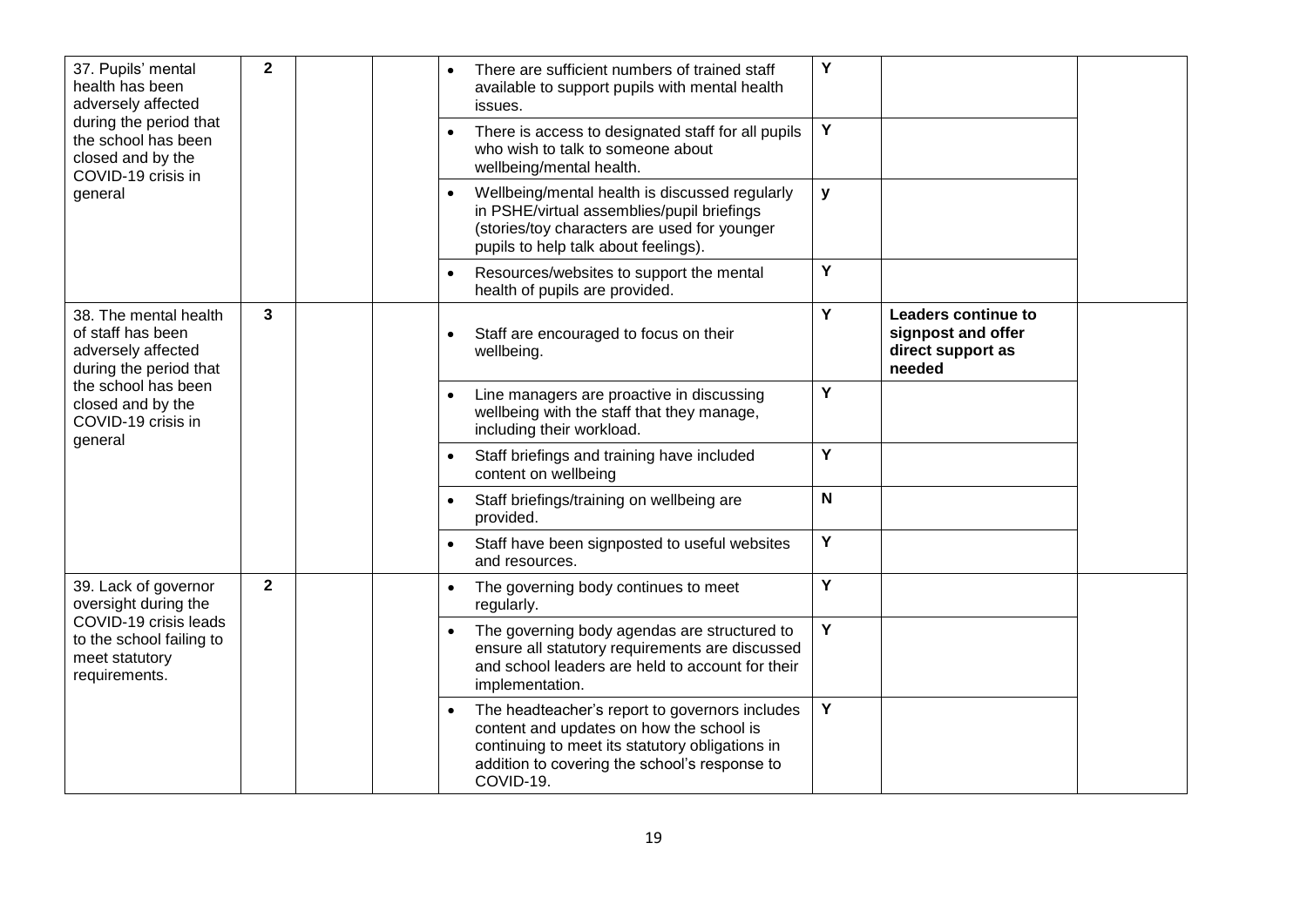|                                                                           |   |  |           | Regular dialogue with the Chair of Governors<br>and those governors with designated<br>responsibilities is in place.                                                                                                                                                                                                                                                                                                                                                                                  | Y            |  |
|---------------------------------------------------------------------------|---|--|-----------|-------------------------------------------------------------------------------------------------------------------------------------------------------------------------------------------------------------------------------------------------------------------------------------------------------------------------------------------------------------------------------------------------------------------------------------------------------------------------------------------------------|--------------|--|
|                                                                           |   |  |           | Minutes of governing body meetings are<br>reviewed to ensure that they accurately record<br>governors' oversight and holding leaders to<br>account for areas of statutory responsibility.                                                                                                                                                                                                                                                                                                             | $\mathbf{y}$ |  |
| 40. Test and trace is<br>not used effectively to                          | 3 |  | $\bullet$ | Guidance on NHS test and trace has been<br>published.                                                                                                                                                                                                                                                                                                                                                                                                                                                 | y            |  |
| help manage staffing<br>levels and support<br>staff wellbeing             |   |  | $\bullet$ | From Step 4, close contacts will be identified<br>via NHS Test and Trace. Staff may be<br>contacted in exceptional cases to identify close<br>contacts, as currently happens in managing<br>other infectious diseases.                                                                                                                                                                                                                                                                                | y            |  |
|                                                                           |   |  |           | The guidance has been explained to staff                                                                                                                                                                                                                                                                                                                                                                                                                                                              | y            |  |
|                                                                           |   |  |           | Post-testing and tracing support is available for<br>staff.                                                                                                                                                                                                                                                                                                                                                                                                                                           | $\mathbf{y}$ |  |
| 41. Infection<br>transmission within<br>school due to                     | 4 |  | $\bullet$ | Robust collection and monitoring of absence<br>data, including tracking return to school dates,<br>is in place.                                                                                                                                                                                                                                                                                                                                                                                       | y            |  |
| staff/pupils (or<br>members of their<br>household) displaying<br>symptoms |   |  |           | Procedures are in place to deal with any pupil<br>or staff displaying symptoms at school. This<br>includes the use of test and trace for both staff<br>and pupils and appropriate action, in line with<br>government guidance, should the tests prove<br>positive or negative. From Step 4, close<br>contacts will be identified via NHS Test and<br>Trace. Staff may be contacted in exceptional<br>cases to identify close contacts, as currently<br>happens in managing other infectious diseases. | y            |  |
|                                                                           |   |  | $\bullet$ | Pupils, parents and staff are aware of what<br>steps to take if they, or any member of their<br>household, displays symptoms. This includes<br>an understanding of the definitions and<br>mitigating actions to take in relation to the terms<br>clinically extremely vulnerable should these<br>apply                                                                                                                                                                                                | $\mathbf{y}$ |  |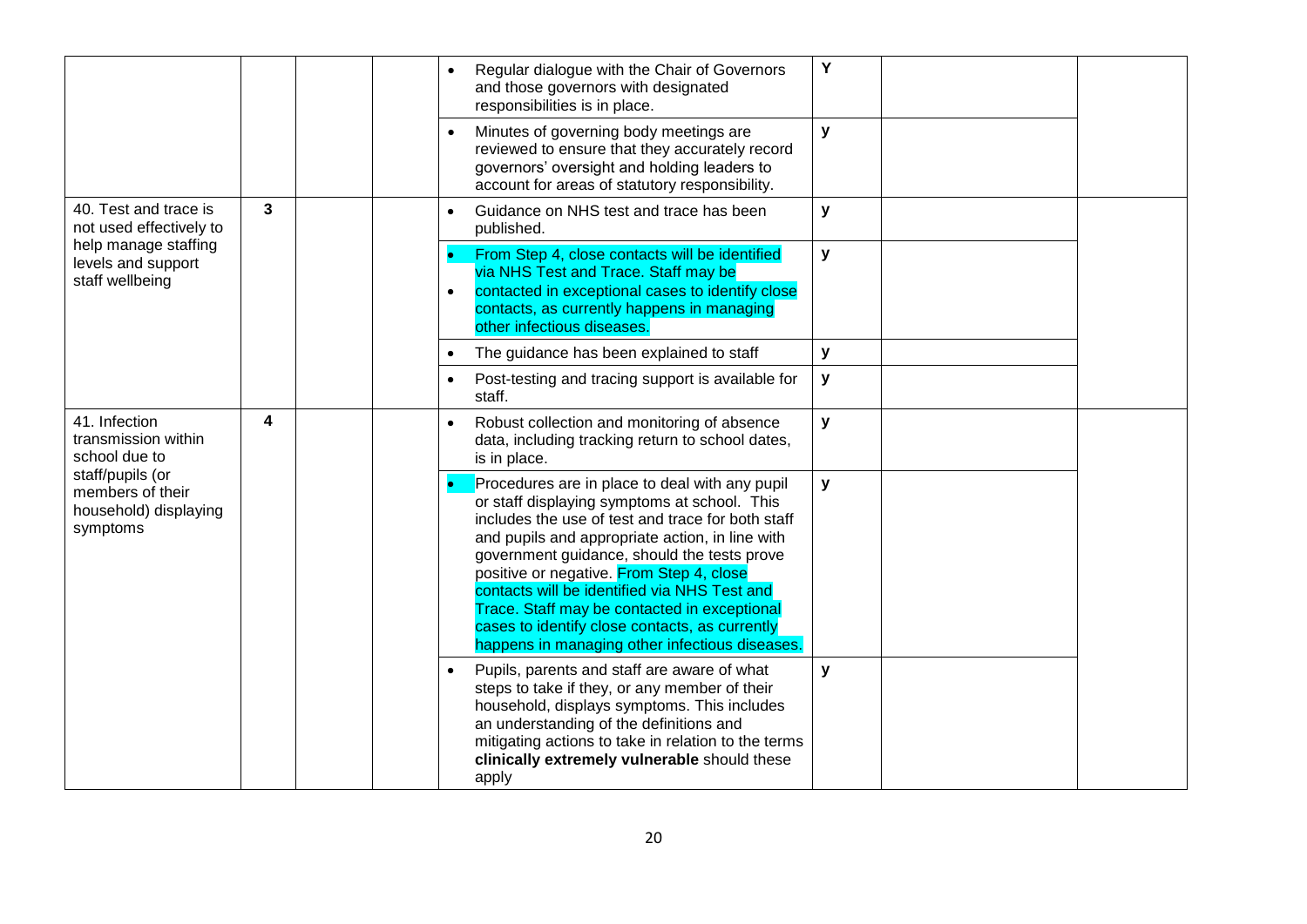|                                                                                                                                       |   |  | $\bullet$ | A record of any COVID-19 symptoms in staff or<br>pupils is recorded                                                                                                                                                                      | y |                               |  |                                                                                                                                             |   |                                                                                                 |  |
|---------------------------------------------------------------------------------------------------------------------------------------|---|--|-----------|------------------------------------------------------------------------------------------------------------------------------------------------------------------------------------------------------------------------------------------|---|-------------------------------|--|---------------------------------------------------------------------------------------------------------------------------------------------|---|-------------------------------------------------------------------------------------------------|--|
| 42. Staff (inc breakfast<br>club and after school<br>activities staff), pupils<br>and parents are not<br>aware of the school's        | 4 |  | $\bullet$ | Staff, pupils and parents have received clear<br>communications informing them of current<br>government guidance on the actions to take<br>should anyone display symptoms of COVID-19<br>and how this will be implemented in the school. |   |                               |  |                                                                                                                                             |   |                                                                                                 |  |
| procedures (including<br>on self-isolation and<br>testing) should anyone                                                              |   |  | $\bullet$ | This guidance has been explained to staff and<br>pupils as part of the induction process.                                                                                                                                                |   |                               |  |                                                                                                                                             |   |                                                                                                 |  |
| display symptoms of<br>COVID-19                                                                                                       |   |  |           |                                                                                                                                                                                                                                          |   |                               |  | Staff should undertake twice weekly home tests<br>whenever they are on site until the end<br>of September, when this will also be reviewed. | y | As per current<br>guidance. Staff will be<br>advised if the guidance<br>to test at home changes |  |
|                                                                                                                                       |   |  |           | Secondary schools should also retain a small<br>asymptomatic testing site (ATS) on-site<br>until further notice so they can offer testing to<br>pupils who are unable to test themselves at<br>home.                                     |   | and be supported with<br>this |  |                                                                                                                                             |   |                                                                                                 |  |
|                                                                                                                                       |   |  | $\bullet$ | Any updates or changes to this guidance are<br>communicated in a timely and effective way to<br>all stakeholders.                                                                                                                        | Y |                               |  |                                                                                                                                             |   |                                                                                                 |  |
| 43. Staff, pupils and<br>parents are not aware<br>of the school's<br>procedures should<br>there be a confirmed<br>case of COVID-19 in | 4 |  |           | From Step 4, close contacts will be identified<br>via NHS Test and Trace. Staff may be<br>contacted in exceptional cases to identify close<br>contacts, as currently happens in managing<br>other infectious diseases.                   | y |                               |  |                                                                                                                                             |   |                                                                                                 |  |
| the school including<br>test and trace                                                                                                |   |  | $\bullet$ | Staff, pupils and parents have received clear<br>communications informing them of current<br>government guidance on confirmed cases of<br>COVID-19 and how this will be implemented in<br>the school.                                    |   |                               |  |                                                                                                                                             |   |                                                                                                 |  |
|                                                                                                                                       |   |  |           | The household (including any siblings) should<br>follow the PHE stay at home guidance for<br>households with possible or confirmed<br>coronavirus (COVID-19) infection.                                                                  |   |                               |  |                                                                                                                                             |   |                                                                                                 |  |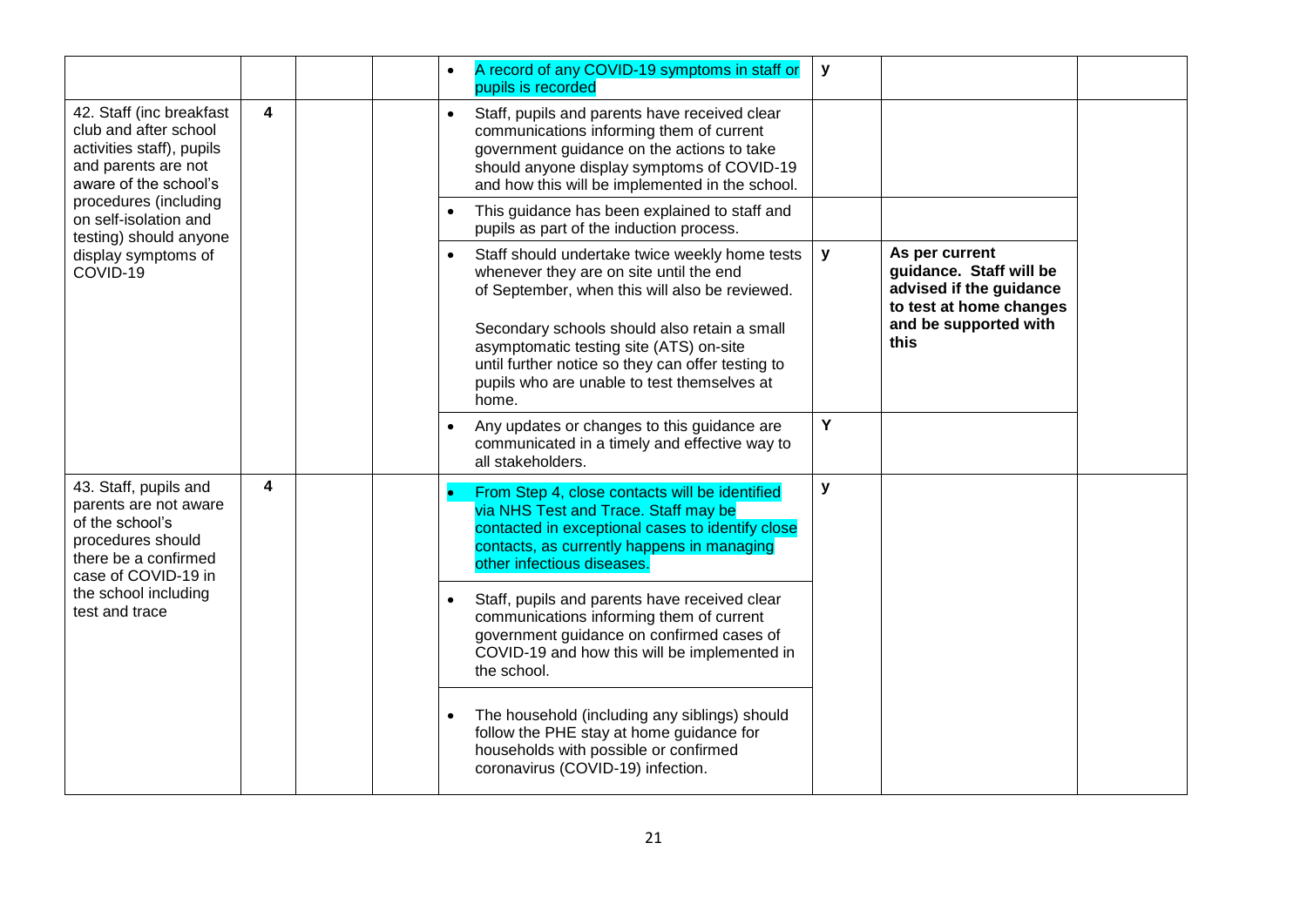|                                                                                             |   |  | This guidance has been explained to staff and<br>pupils as part of the induction process.                                                                                         |  |  |
|---------------------------------------------------------------------------------------------|---|--|-----------------------------------------------------------------------------------------------------------------------------------------------------------------------------------|--|--|
|                                                                                             |   |  | Any updates or changes to this guidance are<br>communicated in a timely and effective way to<br>all stakeholders.                                                                 |  |  |
| 44. Staff, parents and<br>carers are not aware<br>of recommendations<br>on transport to and | 4 |  | Reduce any unnecessary travel on buses or<br>public transport where possible (for example,<br>by walking or cycling to school) and avoiding<br>peak times. (See Risks 11 and 12). |  |  |
| from school                                                                                 |   |  | Pupils, parents and staff travelling on public<br>transport to wear face covering and to remove<br>these safely when coming into school, following<br>school procedures           |  |  |

#### **Note: Step 4 guidance: no government requirement to wear masks and maximise distance:**

We are choosing to recommend the wearing of masks in confined spaces and for those who cross schools. We continue to ask visitors to have their temperature taken on arrival and to wear masks if in close proximity to the person being visited. We will continue to encourage distancing in the staff rooms and meetings. School leaders will encourage staff to be mindful of others.

#### **What if someone tests positive or has symptoms? Do they need to isolate?**

Self-isolate straight away and get a [PCR test \(a test that is sent to the lab\) on GOV.UK](https://www.gov.uk/get-coronavirus-test) as soon as possible if you have any of these 3 symptoms of COVID-19, even if they are mild:

- a high temperature
- a new, continuous cough
- a loss or change to your sense of smell or taste.

You should also self-isolate straight away if:

- you've tested positive for COVID-19 either according to a PCR test or a lateral flow device test this means you have the virus. If you get a positive LFD test you should book a PCR test. A negative PCR test will override a positive LFD test.
- someone you live with has symptoms or tested positive (unless you are not required to self-isolate see below if this applies to you)
- you've been told to self-isolate following contact with someone who tested positive [find out what to do if you're told to self-isolate by NHS Test and Trace or the NHS](https://www.nhs.uk/conditions/coronavirus-covid-19/self-isolation-and-treatment/if-youre-told-to-self-isolate-by-nhs-test-and-trace-or-the-covid-19-app/)  [COVID-19 app.](https://www.nhs.uk/conditions/coronavirus-covid-19/self-isolation-and-treatment/if-youre-told-to-self-isolate-by-nhs-test-and-trace-or-the-covid-19-app/)

Pupils should only self-isolate if they have symptoms or if they get a positive PCR or Lateral Flow Device (LFD) test.